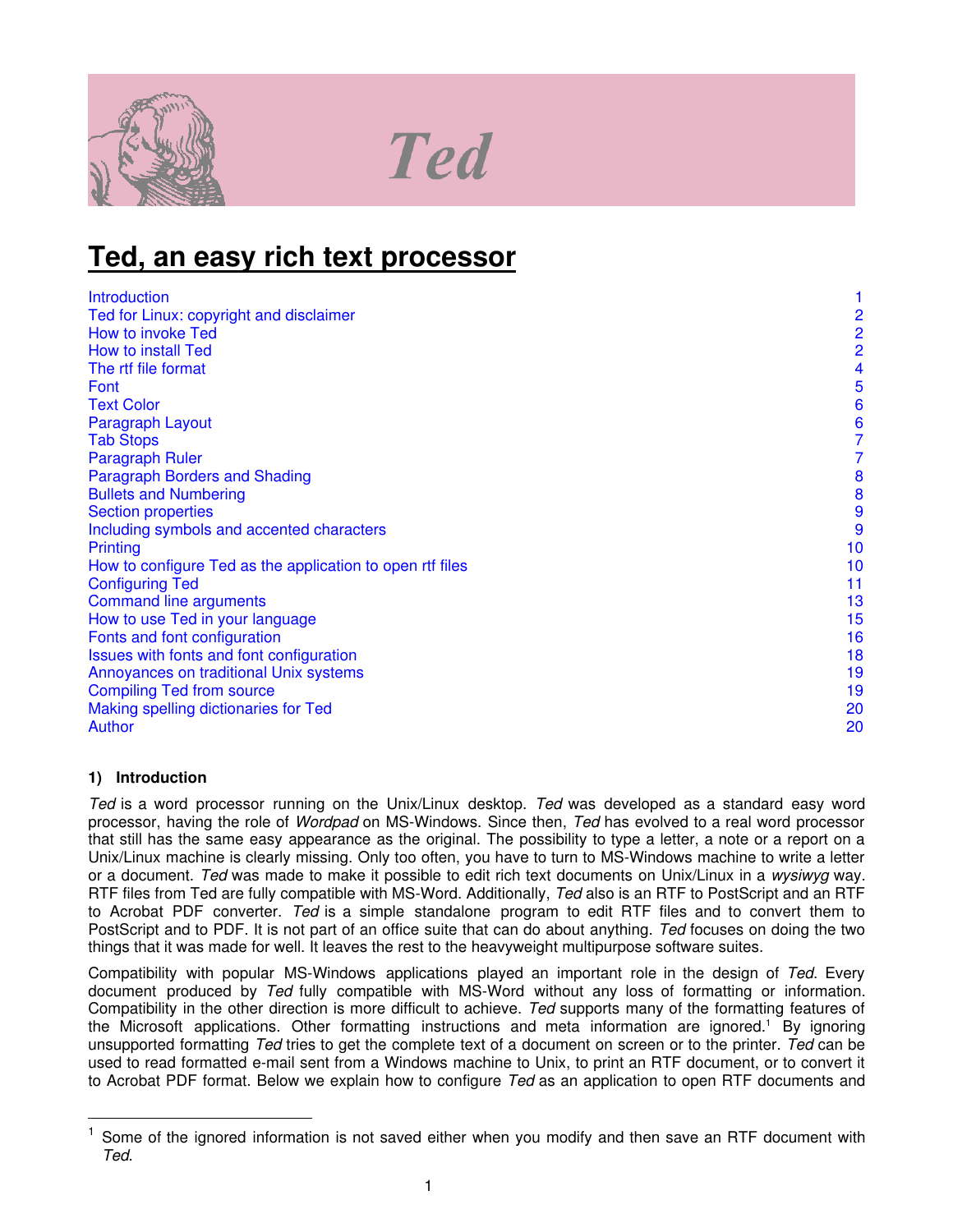<span id="page-1-0"></span>how to convert an RTF document to PDF with *Ted* and *GhostScript*.

I hope that you will find *Ted* useful. Please report the bugs you find, such that I can fix them.

This is the documentation for *Ted* 2.23 released on Feb 3, 2013. Release Notes with a change log are in a separate document.

The picture of a writing schoolboy on the application window is the lower right corner of a woodcut by Albrecht Dürer dated 1510. It represents a schoolmaster teaching a class of children. Its motto is: *Wer recht bescheyden wol werden, Der pit got trum bye auff erden.*

# **2)** *Ted* **for Linux: copyright and disclaimer**

*Ted* is free software. By making *Ted* freely available, I want to contribute to the propagation of Linux as a viable platform for technical computer enthusiasts. As *Ted* is free software, I assume no responsibility for the consequences of using it. It is up to you to decide whether *Ted* suits your purpose or not. *Ted* is distributed with **absolutely no warranty** under the terms of the GNU Public [License](http://www.fsf.org/copyleft/gpl.html).

#### **3) How to invoke** *Ted*

To start Ted as an interactive program, just invoke Ted &. To start *Ted* with a certain file invoke Ted some.rtf &. Several special purpose calls of *Ted* are documented below. Note that from *Ted* 2.22, *Ted* keeps a trace of your editing activity. The name of the trace file is the name of the document that you are editing with .Ted appended. If the current directory is not writable, *Ted* uses a trace file in /tmp. For fresh documents, *Ted* uses a trace file with a unique name ending in .Ted. After abnormal termination of an edit session, the trace file may be left over. Open it with *Ted* to try to recover your work, or delete it to unlock the document. *Ted*s recovery does not include the very last edit action. Use the Repeat menu option to perform the last action of a recovered session.

# **4) How to install** *Ted*

The installation of *Ted* depends on the platform and on the kind of distribution. Binary distributions for Intel ix86 Linux are available from the download site <http://ftp.nluug.nl/pub/editors/ted>. The distribution comes in the form of compressed tar archives and as Red Hat package manager (RPM) packages and Debian installer packages (DEB). Binary distributions for other platforms might be available. For more or more recent information refer to the *Ted* web site <http://www.nllgg.nl/Ted>. All binary installer .tar.gz packages are packaged relative to /.

To install *Ted* or one of the localization packages from an RPM package, log in as root, (Or any system user with sufficient permissions to install packages.) and give the command  $rpm = 4$   $q = 4$   $q = 4$ upgrade from a previous version of *Ted* give the command rpm -U <package-details>.rpm. The corresponding command on Debian based Linux versions like Ubuntu is  $dpkq -i$  <package-details>.deb. It takes care of installing as well as of upgrading. I used Ubuntu 12.04.1 to build the  $*$ . deb and  $*$ . tar.gz files and fedora 17 to build the  $\star$ . rpm files. A Solaris build can be installed with pkgadd  $-d$  <package-details>.pkg.

To compile *Ted* from source. Refer to the compilation instructions at the end of this document.

Overview of the different packages:

| Package                                         | Package files                 |
|-------------------------------------------------|-------------------------------|
| Basic binary package for Intel Linux. (Includes | ted-2.23-i386.deb             |
| American spelling)                              | ted-2.23-amd64.deb            |
|                                                 | ted-2.23-linux-i386.tar.gz    |
|                                                 | ted-2.23-linux-amd64.tar.gz   |
|                                                 | ted-2.23-1.i386.rpm           |
|                                                 | ted-2.23-1.x86 64.rpm         |
| Source <sup>2</sup>                             | ted-2.23-1.src.rpm            |
|                                                 | $ted-2.23.src.tar.gz$         |
| Original Documentation and Release Notes        | TedDocument-en US.rtf         |
|                                                 | <b>TedDocument-en US.html</b> |
|                                                 | <b>TedDocument-en US.pdf</b>  |
|                                                 | announce.html                 |

<sup>2</sup> Please read the [compilation instructions](#page-18-0) at the end of this document before you start compiling *Ted*. They are short and easy.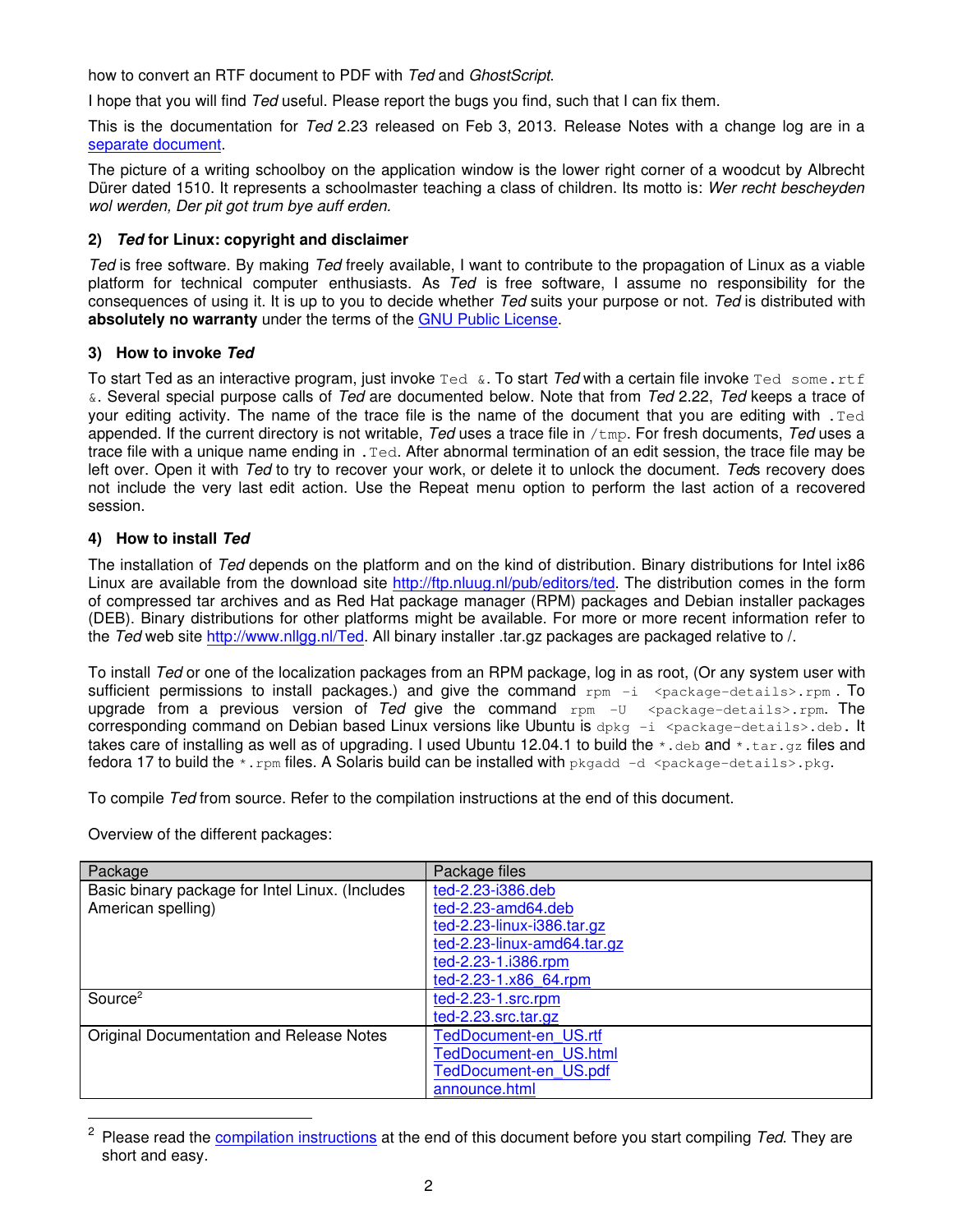| Package                                   | Package files                                   |
|-------------------------------------------|-------------------------------------------------|
| rtf to pdf script                         | rtf2pdf.sh.                                     |
| rtf to PostScript script                  | rtf2ps.sh                                       |
| rtf to HTML script                        | rtf2html.sh                                     |
| rtf to EPUB ebook script                  | rtf2epub.sh                                     |
| rtf to plain text script                  | rtf2txt.sh                                      |
| Dutch spelling and messages               | ted nl NL-2.23.all.deb                          |
|                                           | ted NL nl.tar.gz                                |
|                                           | ted nl NL-2.23-1.noarch.rpm                     |
| <b>British spelling</b>                   | ted_en_GB-2.23.all.deb                          |
|                                           | ted en GB.tar.gz                                |
|                                           | ted_en_GB-2.23-1.noarch.rpm                     |
| German spelling and messages.             | ted de DE-2.23.all.deb                          |
|                                           | ted de DE.tar.gz                                |
|                                           | ted_de_DE-2.23-1.noarch.rpm                     |
| Spanish spelling and messages             | ted es ES-2.23.all.deb                          |
|                                           | ted es ES.tar.gz                                |
|                                           | ted es_ES-2.23-1.noarch.rpm                     |
| Argentinian Spanish spelling and messages | ted es AR-2.23.all.deb                          |
|                                           | ted es AR.tar.gz<br>ted es AR-2.23-1.noarch.rpm |
|                                           | ted pt PT-2.23.all.deb                          |
| Portuguese spelling                       | ted pt PT.tar.gz                                |
|                                           | ted pt PT-2.23-1.noarch.rpm                     |
| Brazilian Portuguese messages             | ted pt BR-2.23.all.deb                          |
|                                           | ted pt BR.tar.gz                                |
|                                           | ted_pt_BR-2.23-1.noarch.rpm                     |
| French spelling and messages.             | ted fr FR-2.23.all.deb                          |
|                                           | ted fr FR.tar.gz                                |
|                                           | ted fr FR-2.23-1.noarch.rpm                     |
| Italian spelling and messages             | ted it IT-2.23.all.deb                          |
|                                           | ted it IT.tar.gz                                |
|                                           | ted_it_IT-2.23-1.noarch.rpm                     |
| Czech spelling and messages               | ted cs CZ-2.23.all.deb                          |
|                                           | ted cs CZ.tar.gz                                |
|                                           | ted_cs_CZ-2.23-1.noarch.rpm                     |
| Danish spelling and messages              | ted da DK-2.23.all.deb                          |
|                                           | ted da DK.tar.gz                                |
|                                           | ted_da_DK-2.23-1.noarch.rpm                     |
| Swedish spelling                          | ted sv SE-2.23.all.deb                          |
|                                           | ted sv SE.tar.gz                                |
|                                           | ted_sv_SE-2.23-1.noarch.rpm                     |
| Norwegian spelling and messages           | ted nb NO-2.23.all.deb                          |
|                                           | ted nb NO.tar.gz                                |
|                                           | ted_nb_NO-2.23-1.noarch.rpm                     |
| Polish spelling and messages              | ted_pl_PL-2.23.all.deb                          |
|                                           | ted pl PL.tar.gz                                |
|                                           | ted_pl_PL-2.23-1.noarch.rpm                     |
| Slovak spelling and messages              | ted sk SK-2.23.all.deb                          |
|                                           | ted sk SK.tar.gz<br>ted_sk_SK-2.23-1.noarch.rpm |
|                                           | ted hu HU-2.23.all.deb                          |
| Hungarian messages                        | ted hu HU.tar.gz                                |
|                                           | ted_hu_HU-2.23-1.noarch.rpm                     |
| Malagasy messages and manual              | ted mg MG-2.23.all.deb                          |
|                                           | ted mg MG.tar.gz                                |
|                                           | ted_mg_MG-2.23-1.noarch.rpm                     |
| <b>Bulgarian spelling</b>                 | ted bg BG-2.23.all.deb                          |
|                                           | ted bg BG.tar.gz                                |
|                                           | ted_bg_BG-2.23-1.noarch.rpm                     |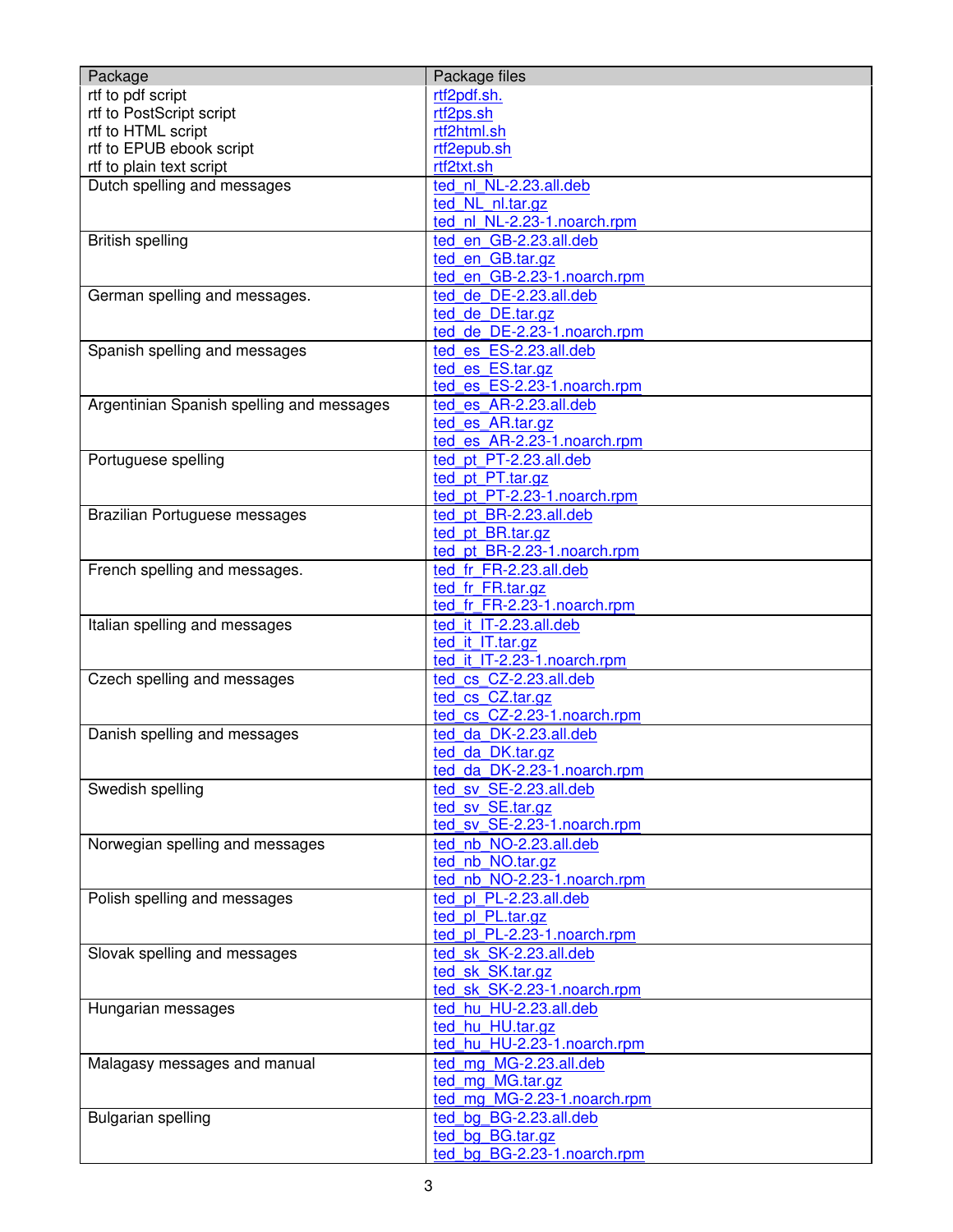<span id="page-3-0"></span>

| Package                                       | Package files                                         |
|-----------------------------------------------|-------------------------------------------------------|
| Russian spelling                              | ted ru RU-2.23.all.deb                                |
|                                               | ted_ru_RU.tar.gz                                      |
|                                               | ted_ru_RU-2.23-1.noarch.rpm                           |
| Croatian spelling                             | ted hr HR-2.23.all.deb                                |
|                                               | ted_hr_HR.tar.gz                                      |
|                                               | ted hr HR-2.23-1.noarch.rpm                           |
| Finnish spelling                              | ted fi FI-2.23.all.deb                                |
|                                               | ted_fi_Fl.tar.gz                                      |
|                                               | ted_fi_FI-2.23-1.noarch.rpm                           |
| <b>Translated Documentation</b>               | TedDocument-de DE.rtf                                 |
|                                               | <b>TedDocument-de DE.html</b>                         |
|                                               | TedDocument-de DE.pdf<br><b>TedDocument-fr FR.rtf</b> |
|                                               | <b>TedDocument-fr FR.html</b>                         |
|                                               | TedDocument-fr FR.pdf                                 |
|                                               | <b>TedDocument-mg MG.rtf</b>                          |
|                                               | <b>TedDocument-mg MG.html</b>                         |
|                                               | <b>TedDocument-mg MG.pdf</b>                          |
| Spelling dictionary examples. <sup>3</sup>    | tedSpellExamples.tar.gz                               |
| Translated resource files for translators and | <b>Ted-cs CZ.properties</b>                           |
| those that like to install them by hand.      | Ted-da DK.properties                                  |
|                                               | Ted-de DE.properties                                  |
|                                               | Ted-es_ES.properties                                  |
|                                               | <b>Ted-es AR.properties</b>                           |
|                                               | <b>Ted-pt BR.properties</b>                           |
|                                               | Ted-fr_FR.properties                                  |
|                                               | Ted-hu HU.properties                                  |
|                                               | Ted-it IT.properties                                  |
|                                               | Ted-nl_NL.properties                                  |
|                                               | Ted-sk SK.properties<br>Ted-nb NO.properties          |
|                                               | Ted-pl_PL.properties                                  |
|                                               | Ted-mg_MG.properties                                  |
|                                               | Ted.properties.sample                                 |

# **5) The rtf file format**

*Ted* uses rtf as its native file format. I have chosen the rtf format because it is an old file format that is understood by many text processing programs. The fist version of the Microsoft RTF file format specification dates from 1987 and RTF has since then become the lingua franca for document exchange between word processors on the Apple Macintosh and on other computers: Many applications can understand RTF files and most people have a program that can render RTF installed on their computer. Not only word processors like *Microsoft Word, AbiWord, Calligra Words* and *Libre Office*, but also standard programs operating system programs like *WordPad*, *TextEdit* and *write.exe* understand the RTF file format. This makes RTF a good file format to reach a heterogeneous audience with many different computers and operating systems. From its origin, RTF has been a Microsoft file format. Some of us may fear that the legions of evil might infest his computer once he begins to use it. In practice however, it is a good simple portable file format. If it were formally standardized, it could be seen as an open standard for simple word processing documents.

As the Microsoft Word export file format, RTF describes Word documents. The current rtf 1.9 specification covers most of the functionality of MS-Word 2007. This does not mean that a program that reads and writes RTF has to be as elaborate as Microsoft Word. In fact almost no software that reads and writes RTF is as elaborate as Microsoft Word. Almost any application that reads rtf files [including *Ted*] silently ignores unknown RTF control words. This even applies for MS-Word itself. The result is that no two programs write exactly the same RTF variant and that many consciously designed or accidentally born RTF dialects exist. Examples of accidental variants are the typo **\fc** tag for **\cf** on the NextStep platform fifteen years ago or the recent **\nobrdr** tag in Open

 $3$  Please refer to the explanation at the end of this document.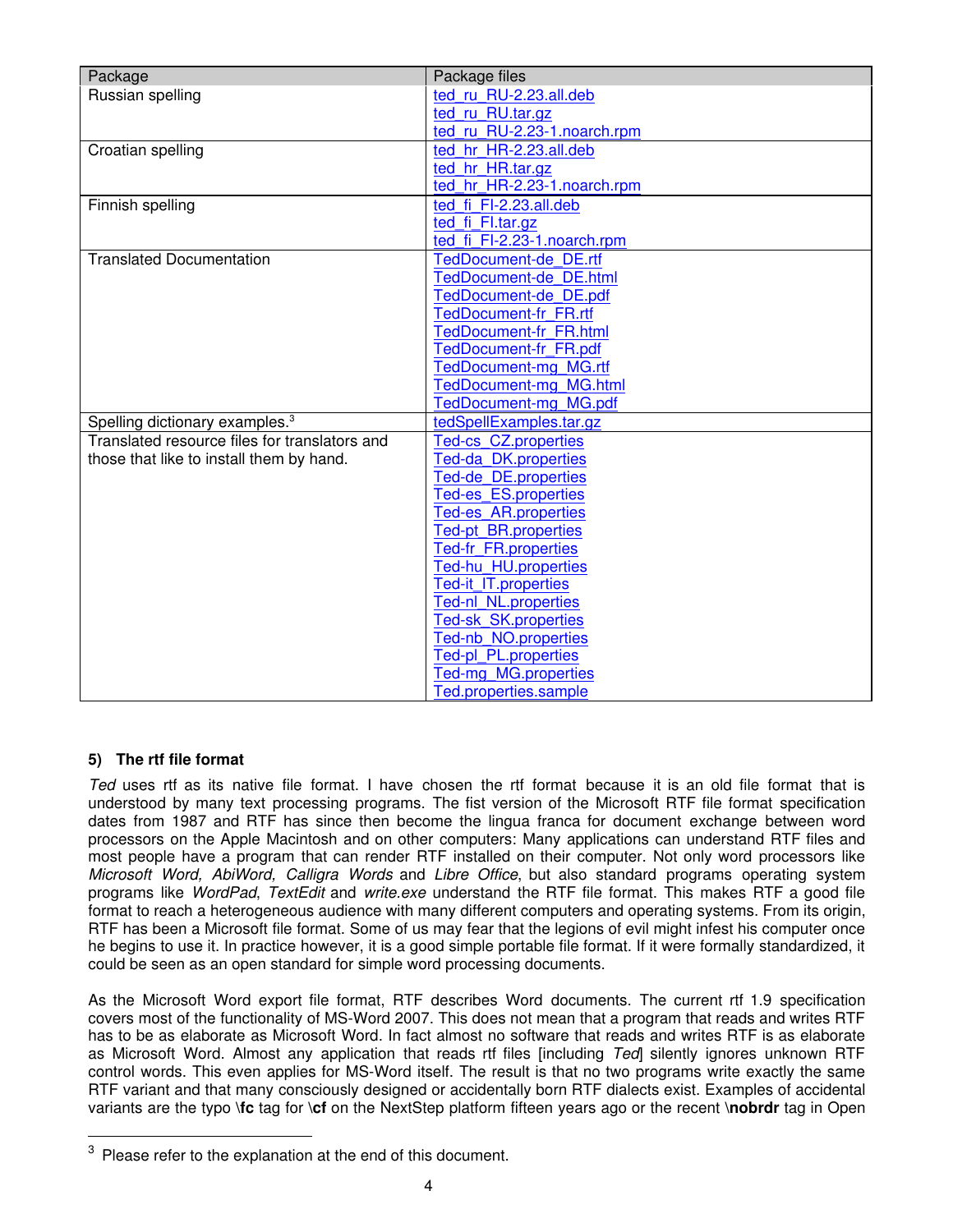<span id="page-4-0"></span>Office that seems to mean the same thing as **\brdrnone** in the Microsoft specification. An example of consciously designed deviations are the **{\\*\pgdsctable** and **{\pgdsc***N* groups that Star Office emits. Sun could be excused for this because an a **{\\*\something** group is there to be ignored. The fact that the tags are undocumented is not nice however.

The RTF file format is relatively well documented. Every few years, Microsoft issues a fresh specification that matches a recent version of MS-Word. The latest version that I have seen is the rtf 1.9 specification. It corresponds to MS-Word 2007. The location on the Microsoft site changes all the time. The easiest way to find the document is to search for "Rich Text Format (RTF) Specification" with *Google*. (Note the double quotes.) Though the document gives many details of the file format and all the RTF control words, the the meaning of the control words is only concisely explained. The O'Reilly *RTF Pocket Guide* by Sean M. Burke is a good introduction to RTF and a valuable companion to the Microsoft file format document. An email discussion list of the RTF file format can be found at [http://list.unm.edu/archives/rtf-l.html.](http://list.unm.edu/archives/rtf-l.html)

**6) Font**

| <b>Ted Format Tool</b>                                                                    |                      |      |  |  |  |  |  |
|-------------------------------------------------------------------------------------------|----------------------|------|--|--|--|--|--|
| Font                                                                                      |                      |      |  |  |  |  |  |
| 1.<br>Helvetica, Regular, 10<br>$\overline{2}$<br>/usr/share/X11/fonts/Type1/n019003l.pfb |                      |      |  |  |  |  |  |
| NimbusSanL-Regu<br>3<br>Family                                                            | Typeface             | Size |  |  |  |  |  |
| Courier                                                                                   | Regular <sup>6</sup> | 8    |  |  |  |  |  |
| Helvetica <sup>5</sup>                                                                    | Bold                 | 9    |  |  |  |  |  |
| ITC Avant Garde Gothic                                                                    | Italic               | 10   |  |  |  |  |  |
| <b>ITC Bookman</b>                                                                        | <b>Bold Italic</b>   | 11   |  |  |  |  |  |
| ITC Zapf Chancery                                                                         |                      | 12   |  |  |  |  |  |
| ITC Zapf Dingbats                                                                         |                      | 14   |  |  |  |  |  |
| New Century Schoolbook                                                                    |                      | 16   |  |  |  |  |  |
| Palatino                                                                                  |                      | 18   |  |  |  |  |  |
| Symbol                                                                                    |                      | 24   |  |  |  |  |  |
| 4<br>Times                                                                                |                      | 36   |  |  |  |  |  |
|                                                                                           |                      | 10   |  |  |  |  |  |
| Underlined                                                                                | Strikethrough<br>□   |      |  |  |  |  |  |
| Superscript                                                                               | Subscript            |      |  |  |  |  |  |
| M Small caps<br><b>Β</b>                                                                  | $\Box$ All caps      |      |  |  |  |  |  |
| Revert                                                                                    | Set                  |      |  |  |  |  |  |
| Close                                                                                     |                      |      |  |  |  |  |  |

**O** A preview of the font **■** The file name of the font ➌ The implementation name of the font The rest is illustrated by the example below

She puzzled over this for some time, but at last a bright thought struck her. 'Why, it's a Looking-glass book, of course! And if I hold it up to a glass, the words will all go the right way again.'

This was the poem that Alice read :

JABBERWOCKY<sup>®</sup>

'Twas brillig, and the slithy toves Did gyre and gimble in the wabe; All mimsy were the borogoves, And the mome raths outgrabe.

#### etc➎

'It seems very pretty,' she said when she had<sup>4</sup> finished<sup>6</sup> it, 'but it's *rather* hard to understand!' (You see she didn't like to confess, ever to herself, that she couldn't make it out at all.) 'Somehow it seems to fill my head with ideas —only I don't exactly know what they are! However, somebody killed *something*: that's clear, at any rate—'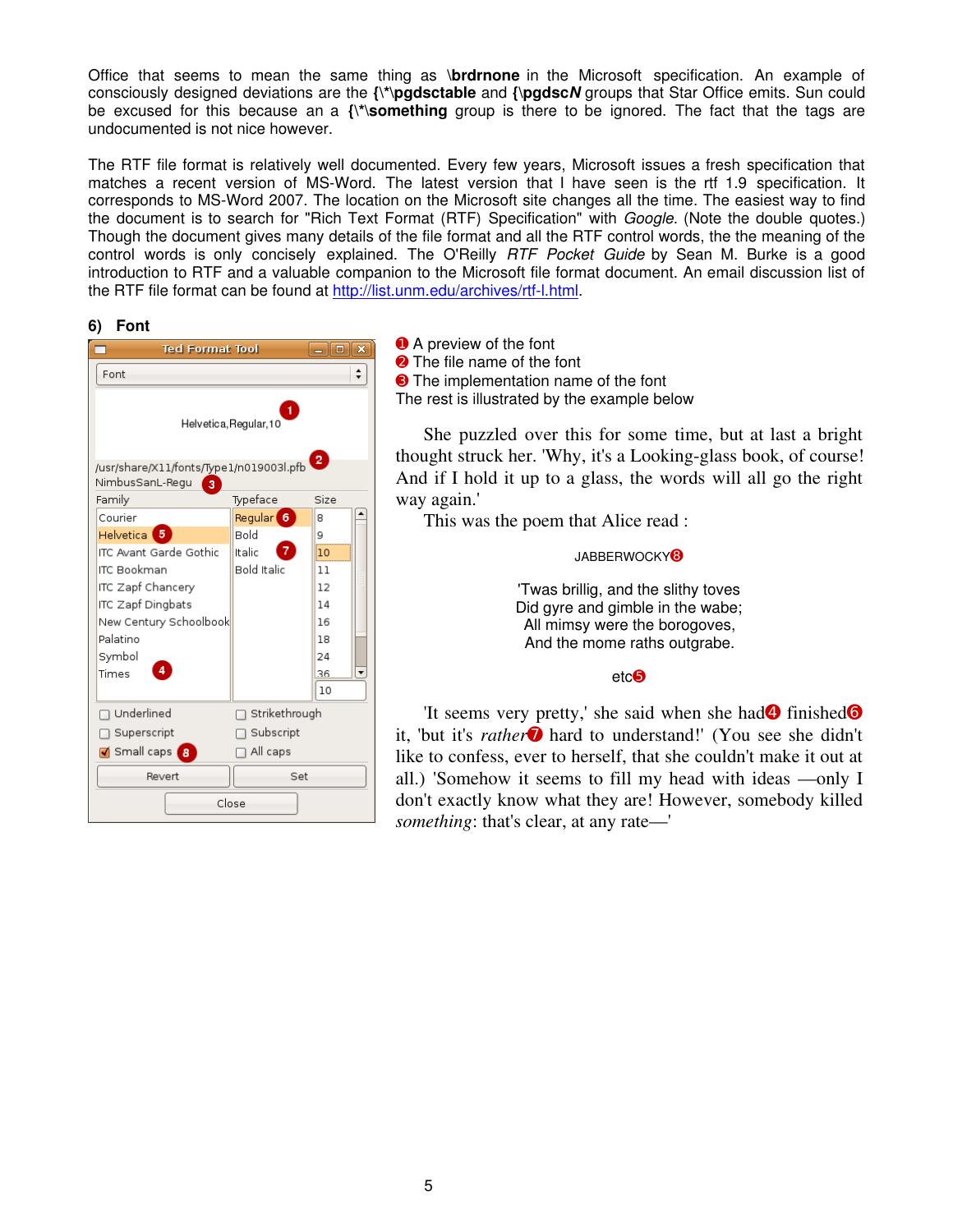# <span id="page-5-0"></span>**7) Text Color**

| <b>Ted Format Tool</b> | $\overline{\mathbf{x}}$<br>$\Box$<br>÷. |
|------------------------|-----------------------------------------|
| Text Color             |                                         |
| Text Color             |                                         |
| M Border               | 3pt                                     |
| Color                  | ▼                                       |
| Background             | ▼                                       |
| Revert                 | Set                                     |
|                        |                                         |
|                        |                                         |
|                        |                                         |
|                        | Close                                   |

The ugly example below shows the meaning of the different controls.



'Twas brillig, and the slithy toves Did gyre and gimble in the wabe; All mimsy were the borogoves, And the mome raths outgrabe.

etc

# **8) Paragraph Layout**

| <b>Ted Format Tool</b><br>×<br>o |                            |  |  |  |  |
|----------------------------------|----------------------------|--|--|--|--|
| Paragraph Formatting             |                            |  |  |  |  |
| List Level                       |                            |  |  |  |  |
| First Line Indent<br>1           | 9pt                        |  |  |  |  |
| Left Indent<br>$\overline{2}$    | Opt                        |  |  |  |  |
| Right Indent                     | 0pt                        |  |  |  |  |
| з<br>Alignment                   | Centered                   |  |  |  |  |
| Spacing Free                     |                            |  |  |  |  |
| 4<br>Space Above                 | 12pt                       |  |  |  |  |
| ◘ Space Below<br>5               | 12pt                       |  |  |  |  |
| Start on New Page                | Keep on One Pa             |  |  |  |  |
| Widow/Orphan 7 trol              | Keep with Next<br><b>A</b> |  |  |  |  |
| Previous Paragraph               | Next Paragraph             |  |  |  |  |
| Select Paragraph                 | Delete Paragraph           |  |  |  |  |
| Insert Paragraph                 | Append Paragraph           |  |  |  |  |
| Revert                           | Apply to Paragraph         |  |  |  |  |
|                                  | Close                      |  |  |  |  |

- ➏ If possible, keep all lines of the paragraph on one page **O** Widow/Orphan control is the mechanism that avoids that the first or the last line of a paragraph lands on a different page than the rest.
- ➑ Keeps the paragraph on the same page as the next one. E.G. Because the paragraph is the header of the next one. The others are best illustrated by the example below.

*Queen Alice*➌

And hundreds of voices joined in the chorus:

**Q**'Then fill up the glasses as quick as you can, **4** And sprinkle the table with buttons and bran: Put cats in the coffee, and mice in the tea— And welcome Queen Alice with thirty-times-three!'<sup>S</sup>

**OThen followed a confused noise of cheering, and Alice thought** to herself, 'Thirty times three makes ninety. I wonder if any one's counting?' In a minute there was silence again, and the same shrill voice sang another verse;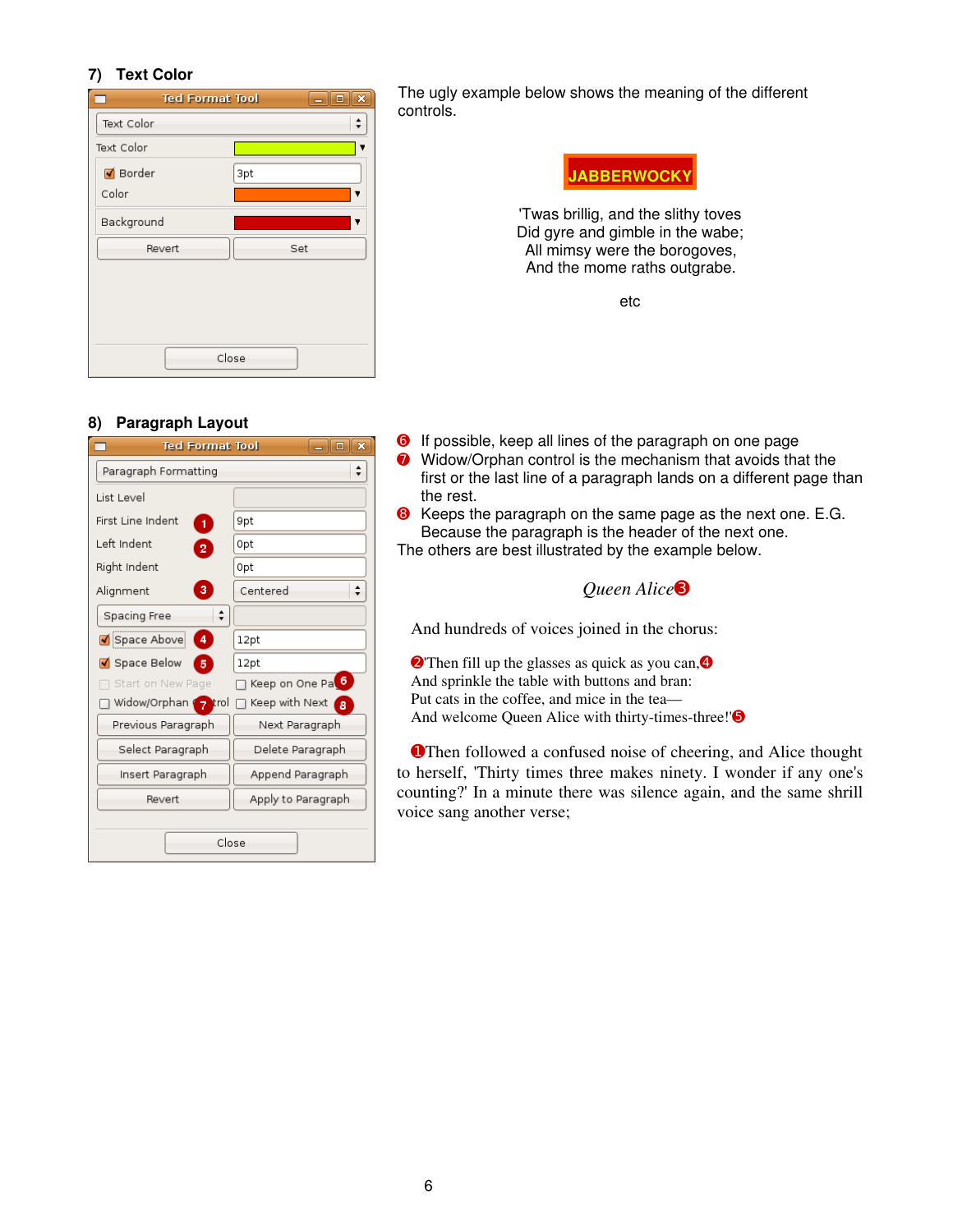# <span id="page-6-0"></span>**9) Tab Stops**

| <b>Ted Format Tool</b>               |       | وإرد<br>×          |  |  |
|--------------------------------------|-------|--------------------|--|--|
| Tabs                                 |       | $\hat{\mathbf{z}}$ |  |  |
| Default Tab Stops                    |       |                    |  |  |
| Every                                | 36pt  |                    |  |  |
| Revert                               |       | Apply to Document  |  |  |
| 105pt<br>120pt                       |       |                    |  |  |
| 227pt                                |       |                    |  |  |
| Tab Stop<br>Position<br>$\mathbf{1}$ | 227pt |                    |  |  |
| Alignment<br>$\overline{2}$          | Right | $\div$             |  |  |
| Leader<br>3                          | Dots  | ۰                  |  |  |
| Previous Paragraph                   |       | Next Paragraph     |  |  |
| Delete Tab                           |       | Add Tab            |  |  |
| Revert                               |       | Change Tab         |  |  |
| Close                                |       |                    |  |  |

Before the introduction of tables, tab stops existed as a primitive means to align the text in subsequent paragraphs of the same document. Though tables are a more comfortable solution, tab stops still play an important role in text processing. *Ted* supports four types of tab stops.

- $\blacksquare$ The text after the tab stop is left aligned to the tab stop.
- $\blacksquare$ The text after the tab stop is right aligned to the tab stop. Effectively the text appears left of the tab stop.
- The text after the tab stop is centered around the tab stop. a.
- $\Delta t$ The text after the tab stop is right aligned to the tab stop. The decimal point in the text is placed at the tab stop position.

The meaning of the controls on the tool is best illustrated by an example:

#### DRAMATIS PERSONÆ➋

#### WHITE<sup>2</sup> RED<sup>2</sup>

#### PIECES **OPAWNS<sup>O</sup> OPAWNS** PIECESO Tweedledee ........... Daisy Daisy Daisy Humpty Dumpty Unicorn Messenger Messenger Carpenter Sheep ................. Oyster Oyster ..................... Walrus W. Queen ............. "Lilly" Tiger-lilly ............ R. Queen W. King <u>Fawn</u> Rose R. King Aged Man Oyster Oyster Crow W. Knight ............... Hatta Frog .................. R.Knight Tweedledum ....... <sup>1</sup>Daisy Daisy Daisy Daisy Lion

# **10) Paragraph Ruler**



| File | 5 |                  | Insert Font |       | Tab          |        |              | ormat Tools |            |   | Window              |    | Help |  |
|------|---|------------------|-------------|-------|--------------|--------|--------------|-------------|------------|---|---------------------|----|------|--|
| Þ.   |   |                  |             |       |              | $-5+1$ |              |             |            | 6 |                     | 10 |      |  |
|      |   |                  |             | WHITE |              |        |              |             | <b>RED</b> |   |                     |    |      |  |
|      |   | <b>PIECES</b>    |             |       | <b>PAWNS</b> |        | <b>PAWNS</b> |             |            |   | <b>PIECES</b>       |    |      |  |
|      |   | Tweedledee Daisy |             |       |              |        |              |             |            |   | Daisy Humpty Dumpty |    |      |  |
|      |   |                  |             |       |              |        |              |             |            |   | Messenger Carpenter |    |      |  |
|      |   |                  |             |       |              |        |              |             |            |   |                     |    |      |  |
|      |   |                  |             |       |              |        |              |             |            |   | Tiger-lilly R.Queen |    |      |  |
|      |   | W. King          |             |       | Fawn         |        | Rose         |             |            |   | R. King             |    |      |  |

You can also manipulate the paragraph ruler with the mouse.

- **O** Move the First Line Indent.
- **<sup>2</sup>** Move the Left Indent
- **8** Move The Right Indent
- **4** Move Tab stops
- **G** Clicking the button selects the kind of tab you make.
- **O** Make new tab stops by clicking in the white band
- **O** Remove tab stops by dragging them from the white band.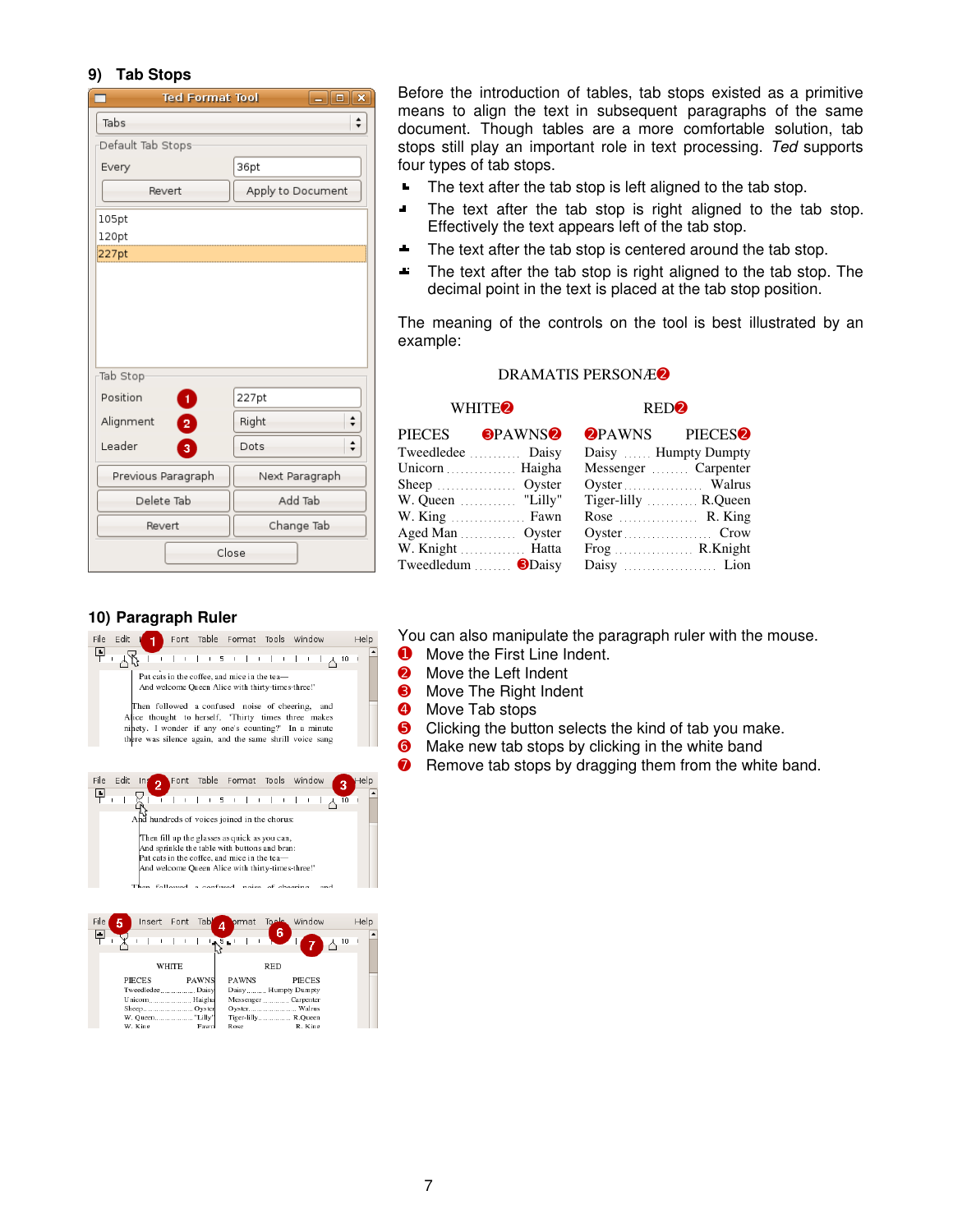# <span id="page-7-0"></span>**11) Paragraph Borders and Shading**

| <b>Ted Format Tool</b><br>$-$ 10<br>× |                    |  |  |  |  |
|---------------------------------------|--------------------|--|--|--|--|
| Paragraph Borders and Shading<br>۰    |                    |  |  |  |  |
| ■ Top Border                          | 2pt                |  |  |  |  |
| Color                                 |                    |  |  |  |  |
| M Bottom Border                       | 2pt                |  |  |  |  |
| Color                                 |                    |  |  |  |  |
| I Left Border                         | 3pt                |  |  |  |  |
| Color                                 |                    |  |  |  |  |
| Right Border                          | 3pt                |  |  |  |  |
| Color                                 |                    |  |  |  |  |
| Background                            |                    |  |  |  |  |
| Previous Paragraph                    | Next Paragraph     |  |  |  |  |
| Select Paragraph                      | Delete Paragraph   |  |  |  |  |
| Insert Paragraph                      | Append Paragraph   |  |  |  |  |
| Revert                                | Apply to Paragraph |  |  |  |  |
| Close                                 |                    |  |  |  |  |

# Best Illustrated by yet another ugly example

#### **JABBERWOCKY**

'Twas brillig, and the slithy toves Did gyre and gimble in the wabe; All mimsy were the borogoves, And the mome raths outgrabe.

The maximum border width is 3.75pt

# **12) Bullets and Numbering**

| ×<br><b>Ted Format Tool</b><br>o |                  |  |  |  |
|----------------------------------|------------------|--|--|--|
| Bullets and Numbering            |                  |  |  |  |
| 1:4<br>1                         | ▲                |  |  |  |
| 2.<br>2:3.2                      |                  |  |  |  |
| 3<br>3:3.1.4                     |                  |  |  |  |
| 4:3.1.3.1                        |                  |  |  |  |
| 5:3.1.3.1.1                      |                  |  |  |  |
| 6:3.1.3.1.1.1                    | ٠                |  |  |  |
| Selection                        |                  |  |  |  |
| Set List                         | Remove from List |  |  |  |
| Set Level<br>New List            |                  |  |  |  |
| Level 2-                         |                  |  |  |  |
| Style                            | ▲<br>1, 2, 3     |  |  |  |
| 5 <sub>5</sub><br>Format         | 3.2              |  |  |  |
| First Line Indent<br>0pt         |                  |  |  |  |
| 4<br>Left Indent<br>36pt         |                  |  |  |  |
| First Number                     | ı                |  |  |  |
| ≑<br>Left<br>Justify             |                  |  |  |  |
| ÷<br>Tab<br>Separator            |                  |  |  |  |
| Revert                           | Change List      |  |  |  |
| Close                            |                  |  |  |  |

The example list below mentions some controls on the *Bullets and Numbering* tool. The controls are organized in a list that has the same hierarchy as the controls have on the tool. In the text box for the use <control>digit to insert placeholders for the level numbers. <control>1 is the top level. To join an existing list in the document, use the copy/paste menu options for the paragraph ruler. Use the *Font* and *Text Color* tools to change the presentation of the paragraph number. Bullets and Numbering tool

- 
- 1 List of List Levels<br>2 Operations on the 2 Operations on the Selection<br>2.1 Set List
- 2.1 Set List<br>2.2 Remove
	- Remove from List
- 2.3 etc

3 **O** Properties of the current List Level. <sup>4</sup> This Item also shows the working of the left indent.

- 3.1 Style<br>3.1.1 **3** 1.
	- $\bullet$  1, 2, 3
- 3.1.2 I, II, III
- 3.1.3 etc.
- 3.2 ➋ ➎ Format
- 3.3 First Line Indent
- 3.4 Left Indent 3.5 First Number
- Justify<br>Left  $3.6.1$ 
	-
- 3.6.2 Centered<br>3.6.3 Right
- 3.6.3 Right<br>3.7 Separ Separator
- 4 Revert<br>5 Change
	- **Change List**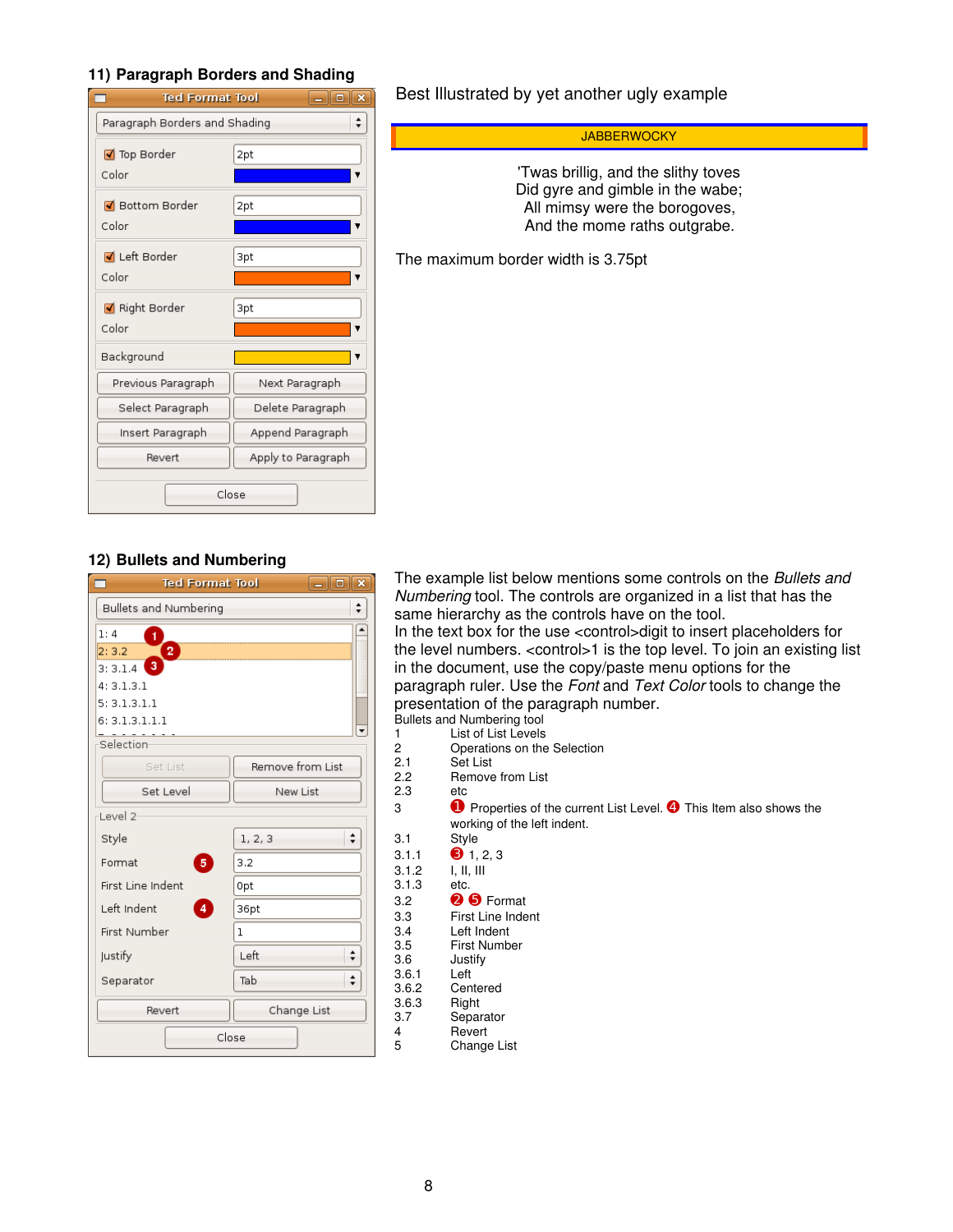# <span id="page-8-0"></span>**13) Section properties**

| E<br><b>Ted Format Tool</b><br>l x<br>II o |                                  |  |  |  |  |
|--------------------------------------------|----------------------------------|--|--|--|--|
| Section                                    | $\hat{\cdot}$                    |  |  |  |  |
| Section<br>1                               | ı                                |  |  |  |  |
| Begins<br>2                                | ≎<br>On New Page                 |  |  |  |  |
| Page Number Style 3                        | $\hat{\mathbf{c}}$<br>i, ii, iii |  |  |  |  |
| Start with Page 4<br>Columns               |                                  |  |  |  |  |
| Columns<br>5                               | $\hat{\cdot}$<br>$\overline{2}$  |  |  |  |  |
| Ø Equal Wid <sup>6</sup>                   | Line betwer <sup>7</sup>         |  |  |  |  |
| Column Width                               | Spacing                          |  |  |  |  |
| 1<br>8. <b>Lin</b> sm<br>8                 | 1.27cm<br>ğ                      |  |  |  |  |
| 8.17cm<br>$\overline{2}$                   |                                  |  |  |  |  |
| 3                                          |                                  |  |  |  |  |
| 4                                          |                                  |  |  |  |  |
| Previous Section                           | Next Section                     |  |  |  |  |
| Select Section                             | Delete Section                   |  |  |  |  |

- ➊ The number of the current section in the document.
- **O** Determines whether the section starts in on a new page, or in a new newspaper style column. (As opposed to table columns)
- **◯** Select the page number style. In an introduction or an appendix you can use roman style numerals.
- ➍ If you want page numbering in this section to start from the beginning, you can give the number of the first page.
- **O** Choose the number of newspaper style columns.
- **O** Decide whether all columns should have the same width
- **◯** Check to get a line between the columns.
- **<sup>O</sup>** The width of the column
- **O** The width of the spacing between the columns

The concept a section that starts on a column break is a bit strange as the number of columns is a property of the section itself. This can only predictably be done if the previous section has the same column layout. Experimentation with MS-Word showed that the columns of a section are balanced if and only if the next section starts immediately below the section that is to be balanced. I.E. it does not start in the next column, or on a subsequent page.To get balanced columns, you sometimes have to insert an empty dummy section.

#### **14) Including symbols and accented characters**

| <b>Ted Format Tool</b><br>$-$ 0        |               |               |                         |   |   | × |    |   |              |              |                          |                |
|----------------------------------------|---------------|---------------|-------------------------|---|---|---|----|---|--------------|--------------|--------------------------|----------------|
| Symbol<br>÷                            |               |               |                         |   |   |   |    |   |              |              |                          |                |
| Font                                   |               |               |                         |   |   |   |    |   |              |              |                          |                |
| 1<br>Times                             |               |               |                         |   |   |   |    |   |              |              |                          |                |
| 2<br>⇡<br>Latin-1 Supplement           |               |               |                         |   |   |   |    |   |              |              |                          |                |
| i                                      | ¢             | £             | ¤                       | ¥ | ł | ş | ., | O | $\mathbf{a}$ | «            | $\overline{\phantom{a}}$ | $^{\circledR}$ |
|                                        | $\circ$       | $\pm$         | $\overline{\mathbf{c}}$ | 3 | í | μ | T  | ı | ż            | $\mathbf{1}$ | $\circ$                  | »              |
| $\frac{1}{4}$                          | $\frac{1}{2}$ | $\frac{3}{4}$ | i,                      | À | Á | Â | Ã  | Ä | Å            | Æ            | Ç                        | È              |
| É                                      | Ê             | Ë             | ì                       | Í | Î | Ï | Đ  | Ñ | ò            | ó            | ô                        | õ              |
| Ö                                      | $\times$      | Ø             | Ù                       | Ú | 3 | Ü | Ý  | Þ | ß            | à            | á                        | â              |
| ã                                      | ä             | å             | æ                       | ç | è | é | ê  | ë | ì            | í            | î                        | ï              |
| ð                                      | ñ             | ò             | ó                       | ô | õ | ö | ÷  | ø | ù            | ú            | û                        | ü              |
| ý                                      | þ             | ÿ             | Ā                       | ā | Ă | ă | Ą  | ą | Ć            | ć            | Ĉ                        | ĉ              |
| Ċ                                      | ċ             | Č             | č                       | Ď | ď | Đ | đ  | Ē | ē            | Ĕ            | ĕ                        | Ė              |
| ė                                      | Ę             | ę             | Ě                       | ě | Ĝ | ĝ | Ğ  | ğ | Ġ            | ġ            | Ģ                        | ģ              |
| Ĥ                                      | ĥ             | Ħ             | ħ                       | Ĩ | ĩ | Ī | ī  | Ĭ | ĭ            | Į            | į                        | İ              |
| $\overline{4}$<br>æ                    |               |               |                         |   |   |   |    |   |              |              |                          |                |
| Backward<br>Forward<br>$5\phantom{.0}$ |               |               |                         |   |   |   |    |   |              |              |                          |                |
| Clear<br>Insert $6$                    |               |               |                         |   |   |   |    |   |              |              |                          |                |
| Close                                  |               |               |                         |   |   |   |    |   |              |              |                          |                |

If your desktop is correctly configured, the local input method that is compiled into the libraries supports a compose key. The <compose> key allows you to insert accented characters by typing <Compose> <Letter> <Accent> or <Compose> <Accent> <Letter>. Where <Accent> is an ASCII character that resembles the intended accent. E.G. <Compose> a ' results in á. Another example: <Compose> a e results in æ. On PC keyboards the 'Compose' key is often labeled 'Scroll Lock' for your amusement. Refer to the paragraph on desktop configuration for some further remarks. Besides that, you can use the symbol tool to insert arbitrary symbols.

- **O** Select the font you want to use.
- ➋ If you know, select the unicode block your symbols belong to.
- **B** Pick symbols to insert.
- **<sup>4</sup>** They are collected at the bottom of the tool.
- **S** Navigate over the unicode blocks
- **O** Insert the symbols that you have collected.

And once she had really frightened her old nurse by shouting suddenly in her ear, 'Nurse! Do let's pretend that I'm a hungry hy**O**æna, and you're a bone.'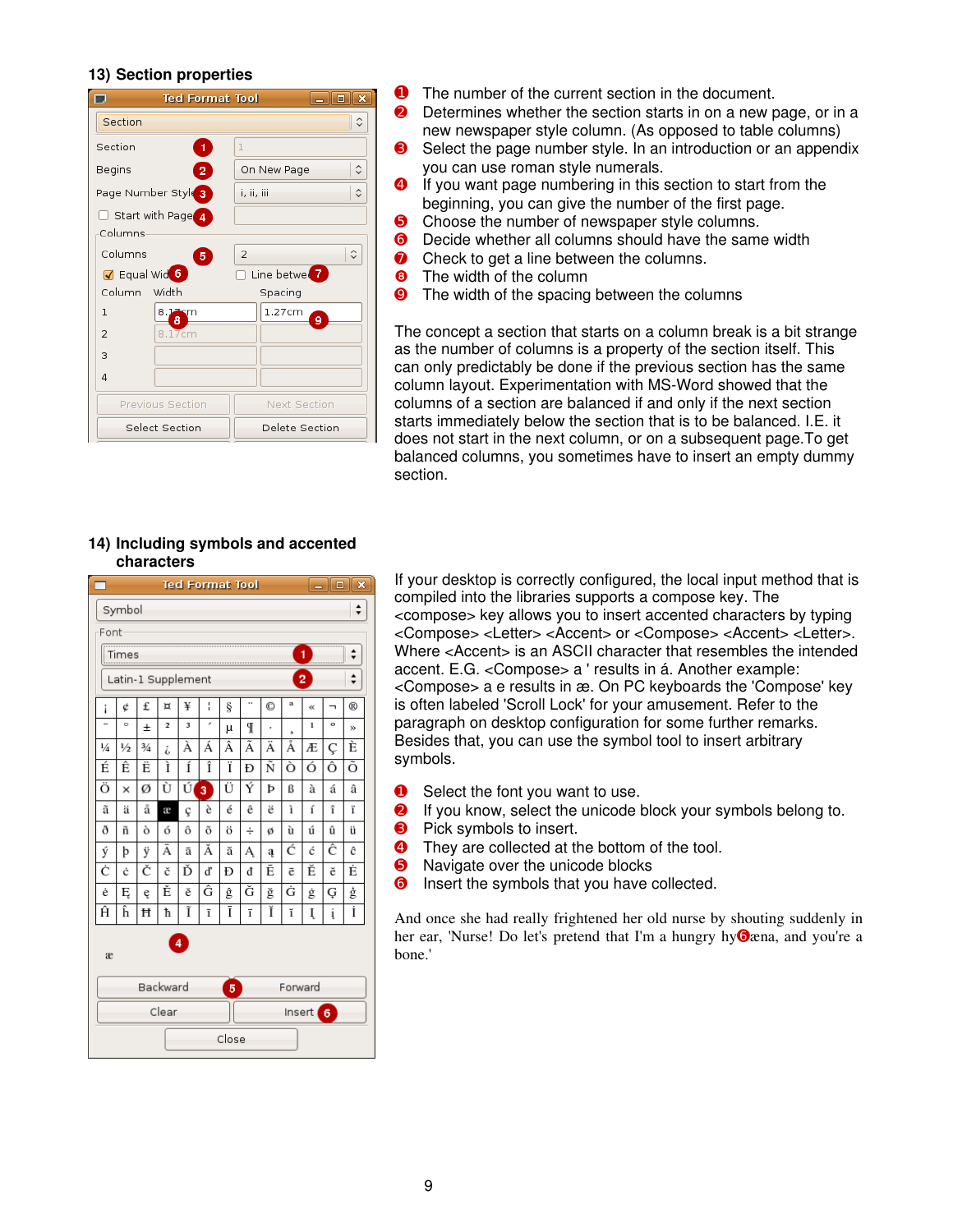# <span id="page-9-0"></span>**15) Printing**

| ×                      | Ted Print                         |  |  |  |  |
|------------------------|-----------------------------------|--|--|--|--|
| Printer                |                                   |  |  |  |  |
| HP-Laserjet-1320       | 1<br>Δ<br>$\overline{\mathbf{v}}$ |  |  |  |  |
| Paper Size             |                                   |  |  |  |  |
| 2<br>▵<br>a4<br>v      |                                   |  |  |  |  |
| $21 \times 29.7$ cm    |                                   |  |  |  |  |
| Placement              |                                   |  |  |  |  |
| 2 Pages/Sheet Vertical | $\mathbf{3}$<br>Δ                 |  |  |  |  |
| Rotate 90°             | Center Horizontally               |  |  |  |  |
|                        | ₿                                 |  |  |  |  |
|                        |                                   |  |  |  |  |
| Selection              | ₿                                 |  |  |  |  |
| Page Range             | 4<br>Δ<br>v                       |  |  |  |  |
| $\mathbf 1$<br>From    | 18<br>To                          |  |  |  |  |
| Print                  | Cancel                            |  |  |  |  |
|                        |                                   |  |  |  |  |

- **O** Select a printer or 'Print To File'.
- **◯** Tells what the format of the paper in the printer is. The default comes from libpaper or the contents of the /etc/papersize file.
- ➌ Determine how the pages of the document are placed on the sheets in the printer. The diagram below gives a clue about what the options mean.
- ➍ If you only want to print certain pages you can select them here.

The list of printers is determined by calling the operating system printer management command. The following commands are tried in the order given. The first command that returns any printers determines the list of available printers and the print command that is used. (lp or  $1pr.$ )

- 1 $p$ stat  $-a$  (Use  $lp$  to print)
- lpc status (Use lpr to print)
- /usr/sbin/lpc status (Use lpr to print)
- eng  $-As$  (An AIX command, use  $lp$  to print)

Probably you use a special command to print to a PostScript printer. You can print to a custom printer by setting two properties in the configuration file. The property Ted.customPrintCommand is the command to print to the custom printer.

Ted.customPrinterName is the name of the custom printer. If **both** properties are set, *Ted* inserts an extra option in the printer selection menu to print through the given command. Because the custom printing command is something special, *Ted* makes it the default printer. The value of customPrinterName is a short string that is used in the menu to select the custom printer. The value of customPrintCommand is an arbitrary shell command to print to the custom printer. If customPrintCommand contains the pattern %f the pattern is replaced with the name of a temporary file to print. Otherwise the PostScript to print is piped into the custom print command. If you use %f in customPrintCommand , it is the responsibility of customPrintCommand to delete te temporary file. To configure a second custom printer use the

Ted.customPrintCommand2 and Ted.customPrinterName2 properties. The second custom printer will not become the default printer.

Configure a print preview through evince in the following way: Ted.customPrinterName: Preview via evince Ted.customPrintCommand: evince %f

#### **16) How to configure** *Ted* **as the application to open rtf files**

On modern *Gnome* or *KDE* based desktops, you can configure what applications to use to open certain file types. For details, see the documents on www.freedesktop.org. In the context of this manual, it is sufficient to know that this can be done by copying the file @DATADIR@/Ted/varia/Ted.desktop to your \$HOME/.local/share/applications directory. For a system wide installation, the file goes to the @DATADIR@/applications directory. This will add *Ted* to the *Office* menu of the desktop as well. The *Ted* rpm and deb installers install the desktop file for you.

Older rfc1524 based systems might still use the mailcap functionality. Example contents to add to \$HOME/.mailcap or /etc/mailcap is offered in @DATADIR@/Ted/varia/Ted.mailcap. It might also be necessary to associate the  $r \text{tf}$  file extension to the application/ $r \text{tf}$  content type. This can be done in \$HOME/.mime.types Or in /etc/mime.types.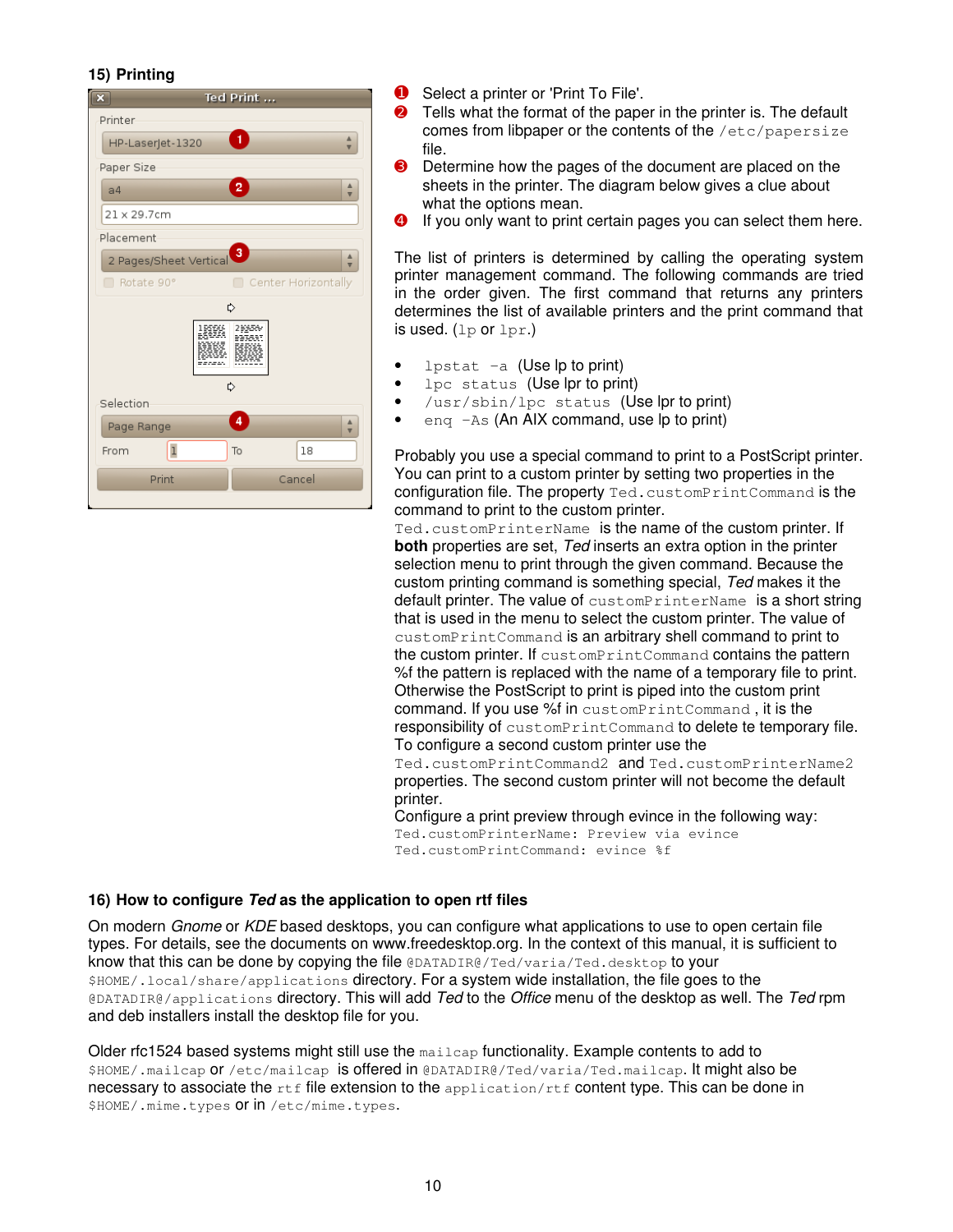# <span id="page-10-0"></span>**17) Configuring** *Ted*

In general, it is not necessary to configure or customize *Ted*. All texts and default settings of *Ted* are however configurable. Ted has its own configuration mechanism. Additionally the texts and settings can be configured through Ted property files.

*Ted*s own settings can be configured in two settings files: @DATADIR@/Ted/Ted.properties and \$HOME/.Ted.properties in the users home directory. The file format is similar to the X11 resource file format or the Java properties file format: Every line consists of a name value pair. The name has the format Ted.property: value. Contrary to the X11 format trailing white space on the line is ignored. *Ted* does not support the line continuation syntax of the X11 configuration files. Completely empty lines and lines beginning with a number sign or an exclamation mark are ignored. Properties that do not begin with  $\text{red}$ , or  $\text{red}^*$  are ignored. For compatibility reasons, an equal sign is accepted for the colon after the name of the property. System wide properties are set in @DATADIR@/Ted/Ted.properties. Private settings for a particular user are set in her \$HOME/.Ted.properties file. Settings for a particular invocation are given with --setProperty name value arguments to *Ted*. Private settings have priority over system wide settings. Command line settings have priority over system wide settings and over private settings. You can use as many --setProperty arguments in a *Ted* invocation as you want. The arguments are handled before any of the other command line arguments. Unknown and misspelled properties are silently ignored. This applies for the properties in the settings files and for those that are given on the command line.

Most settings relate to the texts of the different controls on the windows. These are not covered in this introductory manual. If you want to change the texts, for example to make localized *Ted* installations, refer to the config/Ted.properties.sample file for an example and an explanation. As the sample file contains all the defaults that are compiled into *Ted*, only what you change is relevant. The example property file is extensively documented.

The following properties influence *Ted*s functionality:

| magnification:     | Magnification for drawing documents on the screen. The default value is 100%. The<br>alternative format 1.0 for 100% is also supported. It has the disadvantage that it<br>depends on the decimal sign of the current locale. (E.G: 1,2 for 120% in Western<br>Europe.) Very small and very big values are ignored. 100% magnification translates to<br>96 DPI on screen.                                                                                                                                                                                                                                                                                                                                                                                                                                                                                                                                                                                                                                                     |
|--------------------|-------------------------------------------------------------------------------------------------------------------------------------------------------------------------------------------------------------------------------------------------------------------------------------------------------------------------------------------------------------------------------------------------------------------------------------------------------------------------------------------------------------------------------------------------------------------------------------------------------------------------------------------------------------------------------------------------------------------------------------------------------------------------------------------------------------------------------------------------------------------------------------------------------------------------------------------------------------------------------------------------------------------------------|
| unit:              | The unit that is used by default. This property influences the appearance of the ruler<br>and the interpretation of numbers entered in the format tool. Possible values are: inch,<br>", cm, mm, points, pt, picas, pi. The default is inch.                                                                                                                                                                                                                                                                                                                                                                                                                                                                                                                                                                                                                                                                                                                                                                                  |
| paper:             | The format of the paper in the printer. The paper format is also used as the default<br>page size for new documents. If a smaller page size is used for a document, Ted uses<br>the Ted.paper property to print in the upper left corner of the paper. Possible values<br>are: $a4$ , $a5$ , letter, legal, executive and strings in the form < Width > $x$ < Height > or<br><width> x <height> <unit> where <width> and <height> are numbers. Values for units<br/>are given above. If <unit> is omitted, the value of the 'unit' property is assumed. Plain<br/>text files do not store a paper size for the file inside the file. The Ted paper property is<br/>used for the page layout of every plain text file that Ted opens. Note that Ted uses the<br/>default paper size of the system as it is set with the papeconfig command and it is<br/>stored in the file /etc/papersize. The default format can be overridden with any of the<br/>configuration mechanisms.</unit></height></width></unit></height></width> |
| overridePaperSize: | Use the value of the $_{\text{paper}}$ property as the paper size of documents as they are<br>opened. If the default paper size is a portrait paper size and a section in the the<br>document has a landscape orientation, it is rotated to landscape orientation before it is<br>applied to that section. This setting is more useful for file conversions than for editing.                                                                                                                                                                                                                                                                                                                                                                                                                                                                                                                                                                                                                                                 |
|                    | leftMargin, topMargin, rightMargin, bottomMargin: The default width of the page margins. The format is <width><br/>or <width> <unit>. Width is a number. Unit is one of the units mentioned above. The<br/>default unit is the value of unit above.</unit></width></width>                                                                                                                                                                                                                                                                                                                                                                                                                                                                                                                                                                                                                                                                                                                                                    |
| defaultPrinter:    | If you want to use a different printer than the system default printer as the default printer<br>from Ted, you can set this property to select that printer the first time you use the Print<br>Dialog. The value is the name of a printer. Use the same names that you use in the lp<br>-d somePrinter, or the lpr -P somePrinter commands.                                                                                                                                                                                                                                                                                                                                                                                                                                                                                                                                                                                                                                                                                  |
| afmDirectory:      | The directory where Ted looks for font metric files. Ted only uses font metric files if<br>fontconfig is disabled. Without fontconfig, only fonts that have a metric file in this<br>directory can be used by Ted. In a default installation, metric files are expected in                                                                                                                                                                                                                                                                                                                                                                                                                                                                                                                                                                                                                                                                                                                                                    |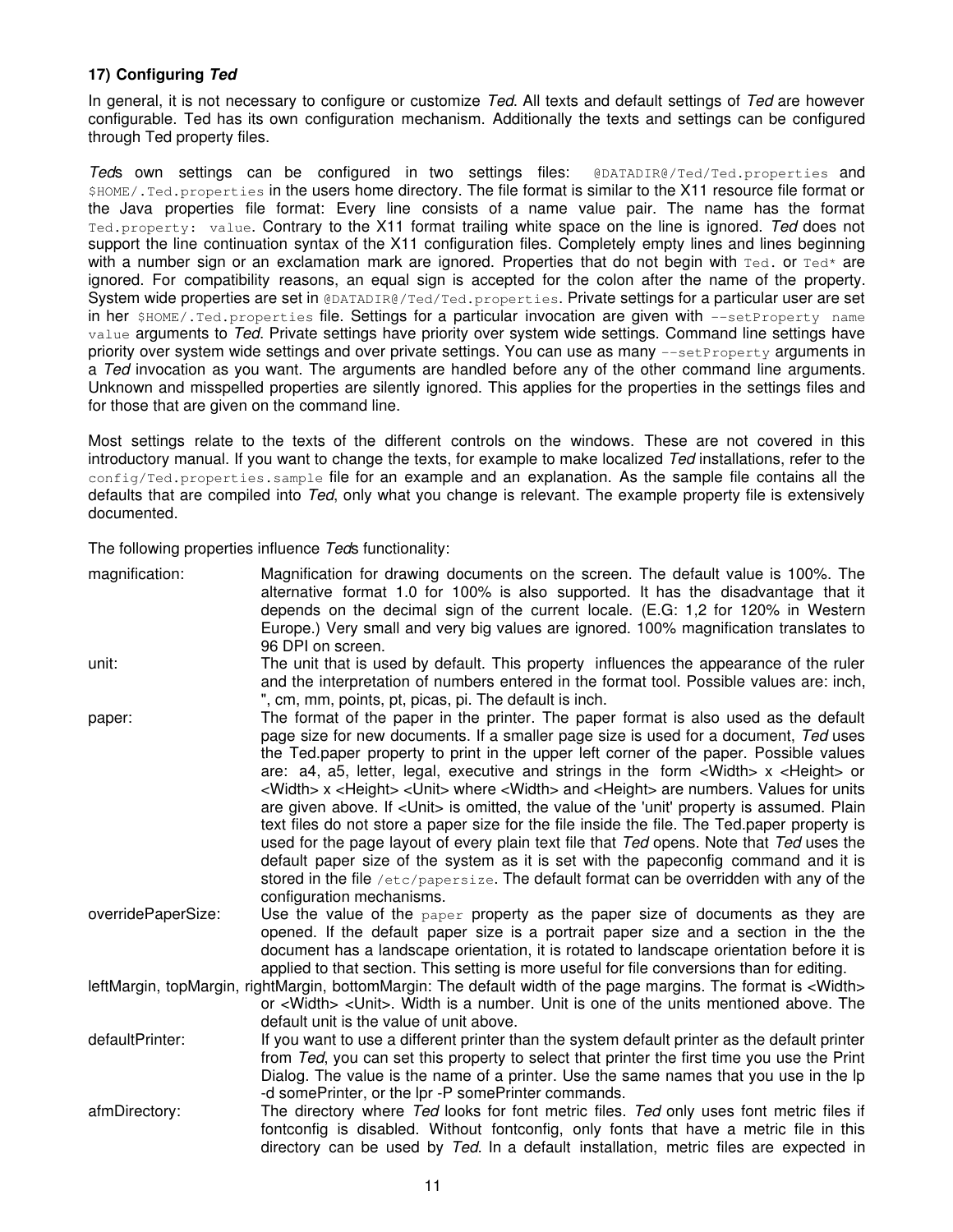@DATADIR@/Ted/afm. This property is particularly useful when you cannot install *Ted* as root, and hence you have to store the metric files in some private directory. You can also make the afmDirectory point to the GhostScript fonts directory. E.G. to /usr/share/ghostscript/fonts. Refer to the section on adding fonts for more details. Use the  $qs -h$  command to find the exact location of the GhostScript afm files.

spellToolSystemDicts: The directory where *Ted* looks for spelling dictionaries. In a default installation, spelling dictionaries are expected in @DATADIR@/Ted/dfa. This property is particularly useful when you cannot install *Ted* as root, and hence you have to store the dictionaries in some private directory.

documentFileName: The name of this online document file. In a default installation this is @DATADIR@/Ted/TedDocument-en\_US.rtf.

customPrintCommand: A command to print through a custom printer command. Refer to the paragraph on printing for details.

customPrinterName: The name that is used to designate the custom printer command on the Print Dialog. Refer to the paragraph on printing for details.

customPrintCommand2, customPrinterName2: To configure a second custom printer.

printDialogShowPlacementDrawing: Some laptops have microscopic screens. Setting this property to 0 hides the diagram that shows the placement of the document pages on the sheets of paper. This is to make the dialog a lot lower and to fit on the screen of this kind of computer.

showTableGrid: By default, *Ted* draws a grid to show the structure of tables without borders. If you set this property to 0 no grid will be drawn on screen.

- fontDirectory: The directory where *Ted* looks for fonts to include (embed) in its printed documents. Refer to the section on adding fonts for more details. Use the  $gs -h$  command to find the exact value. This property is only used on traditional UNIX systems that do not use fontconfig. AFM files that have been generated by *Ted* have a *Ted* specific comment that gives the font file name. So this property is only relevant is neither fontconfig, nor *Ted* generated AFM files are used.
- usePostScriptFilters: PostScript levels 2 and 3 support the concept of filters. Filters make it possible to code the images in a PostScript file much more efficiently. You can deactivate this option when you have a printer that does not support level 2 filters and the /FlateDecode filter. Recent versions of GhostScript support both. If you cannot print all images deactivate this setting. To deactivate set the value to 0.
- usePostScriptIndexedImages: PostScript level 2 has a variant of the image operator that makes it possible to include images with a color indirection via a palette in the PostScript file. As many if the images included in rtf documents are of this kind, setting this property can help you to reduce the volume of the PostScript that is sent to the printer. All level 2 implementations, including GhostScript support indexed images. If you cannot print all images deactivate this setting. To deactivate set the value to 0.
- customPsSetupFilename: The name of a PostScript file that is used for special printer setup and configuration. The contents of the file are inserted as part of the Setup section of the PostScript output.

skipBlankPages: If this parameter is set to 1, *Ted* skips blank pages while printing. Pages that are completely empty will not be printed. If the document has headers and footers, the relevant headers and footers will be printed on the page and the page will not be blank.

skipEmptyPages: If this parameter is set to 1, *Ted* skips empty pages while printing. Pages that are completely empty will not be printed. A page is not considered to be empty if it actually is empty, but the document has headers and footers. Under many circumstances the page would contain a header and a footer and it will be printed.

- omitHeadersOnEmptyPages: If this parameter is set to 1, *Ted* will not print the page headers and footers on pages that do not contain any text from the document body or from notes. By design, this property interacts with the skipEmptyPages and skipBlankPages in the following surprising way: If both omitHeadersOnEmptyPages and skipBlankPages are set, a page without any body content will not be printed at all. However, if both omitHeadersOnEmptyPages and skipEmptyPages are set, a page without any body content will be printed as an empty page.
- findToolExplicitFocus: Tell the find tool to get the keyboard focus when you activate it. Usually this is desirable behavior. However some window managers make *Ted* crash when it tried to manipulate the keyboard focus. For that reason you can set the findToolExplicitFocus to 0 to tell *Ted* not to move the keyboard focus to the find tool to avoid problems.
- autoHyphenate: If a word in a line of text is wider than the width allocated for the paragraph, *Ted* makes the word protrude beyond the right margin. If you set the autoHyphenate property to 1,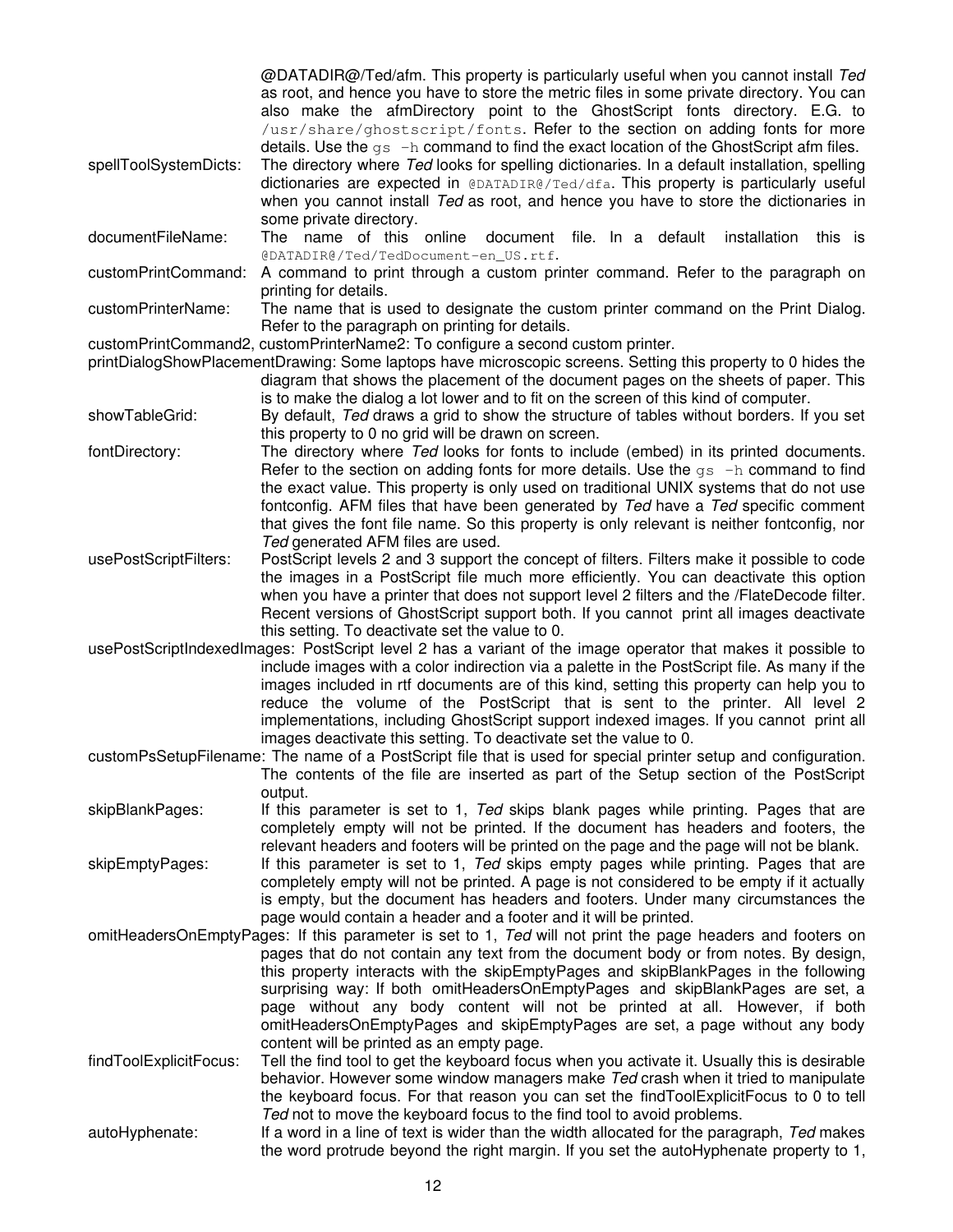*Ted* will automatically insert optional hyphens ( $\cdot$ ) to fold the word. In general this is undesirable behavior. Only set the property on the command line and only if you use *Ted* to format documents. If the autoHyphenate property is set while you edit documents, the optional hyphens will end up in completely arbitrary locations in the document.

<span id="page-12-0"></span>avoidFontconfig: If *Ted* has been compiled to use *fontconfig* and *freetype*, setting this option to 1 tells *Ted* not to use *fontconfig* or *freetype*. It will fall back to the afm files and plain ugly X11 text rendering. Turning off *fontconfig* has the disadvantage that fewer fonts are available and that text looks far worse on screen. For rtf to *PostScript*/*PDF* conversion it has the advantage that *Ted* is less dependent on the environment and that documents, that use standard fonts, are formatted even more more similar to what MS-Word does.

preferBase35Fonts: If *Ted* has been compiled to use *fontconfig* and *freetype*, setting this option to 1 tells *Ted* not to use *fontconfig* to obtain the list of fonts. It will use the Adobe collection of 35 core *PostScript* fonts. Turning off *fontconfig* had the disadvantage the fewer fonts are available. The advantage is that the documents that you make only use a set of widely supported standard fonts.

embedFonts: If *Ted* knows the name and location of font files on the file system, it will embed the fonts in its print out. This has the advantage that the generated *PostScript* will print identically on all printers. The disadvantage is that the files are bigger and possibly print slower. If you set this property to 0, *Ted* will not embed any fonts in its printout.

useKerning: If set to 0, *Ted* will ignore kerning information in the afm files. This will make *Ted* start a little faster. The name suggests that otherwise, *Ted* will use kerning. That is not the case. The current version of *Ted* will never produce kerned output. The pretentious name was chosen because it is simple an it can be used in the future for what it actually suggests.

shadingMeshTwips: The rtf file format supports 12 shading patterns that can be used as a background in the document. A shading can be applied to table cells, paragraphs and even separate pieces of text. Though *Ted* does not support shading patterns in the user interface, it does so if you print a document, or if you convert existing documents with a shading to PostScript or to convert them to Acrobat PDF. For printing, fine patterns are preferable to coarse ones and for PDF files that you want to view on screen, coarse patterns are preferable. For that reason, the default value of 3 points for the grain of the pattern is often undesirable. With this parameter, you can set the distance between the lines that make up the shading. The value is the distance between the lines in twips. Sensible values are between 10 and 100 twips. (0.5 and 5 points)

lenientRtf: In normal operation, *Ted* performs elementary checks on the validity of rtf files. E.G. It checks whether the braces in the rtf file match. If you set this property to 1, the checks are more lenient and *Ted* will try to open files that are syntactically incorrect.

traceEdits: In normal operation, *Ted* keeps a trace of your editing actions. *Ted* uses the trace file to remember the information that it needs to execute *Undo* en *Repeat* actions. The trace is also used to recover your work after a crash. If you set the traceEdits property to 0 (zero) *Ted* will not make a trace. This also deactivates the *Undo*, *Repeat* and *Recover* actions.

pdfOutline: By default, *Ted* inserts pdfmarks in the PostScript that it issues to produce an outline when the PostScript is converted to Acrobat PDF. Set this value to 0 (zero) if you do not want an outline.

styleTool: By default, *Ted* uses GTK styles to make its tool window smaller. If you prefer a big tool window, set this value to 0 (zero).

# **18) Command line arguments**

Below is an overview of the different ways to invoke *Ted*. All invocations with a --something argument have a ++something equivalent. The -- variant of a command does not initialize the GUI (GTK/X/Motif), the ++ variant does. In general, the difference is not really relevant and the --variant is preferable as it is less expensive.

| Command                          | <b>Meaning</b>                                       |
|----------------------------------|------------------------------------------------------|
| Ted                              | Show initial window with menu options to open files. |
| Ted file1.rtf file2.txt          | Open the files on the command line.                  |
| Ted --Find pattern fl.rtf f2.txt | Open the files on the command line and search for    |
|                                  | pattern.                                             |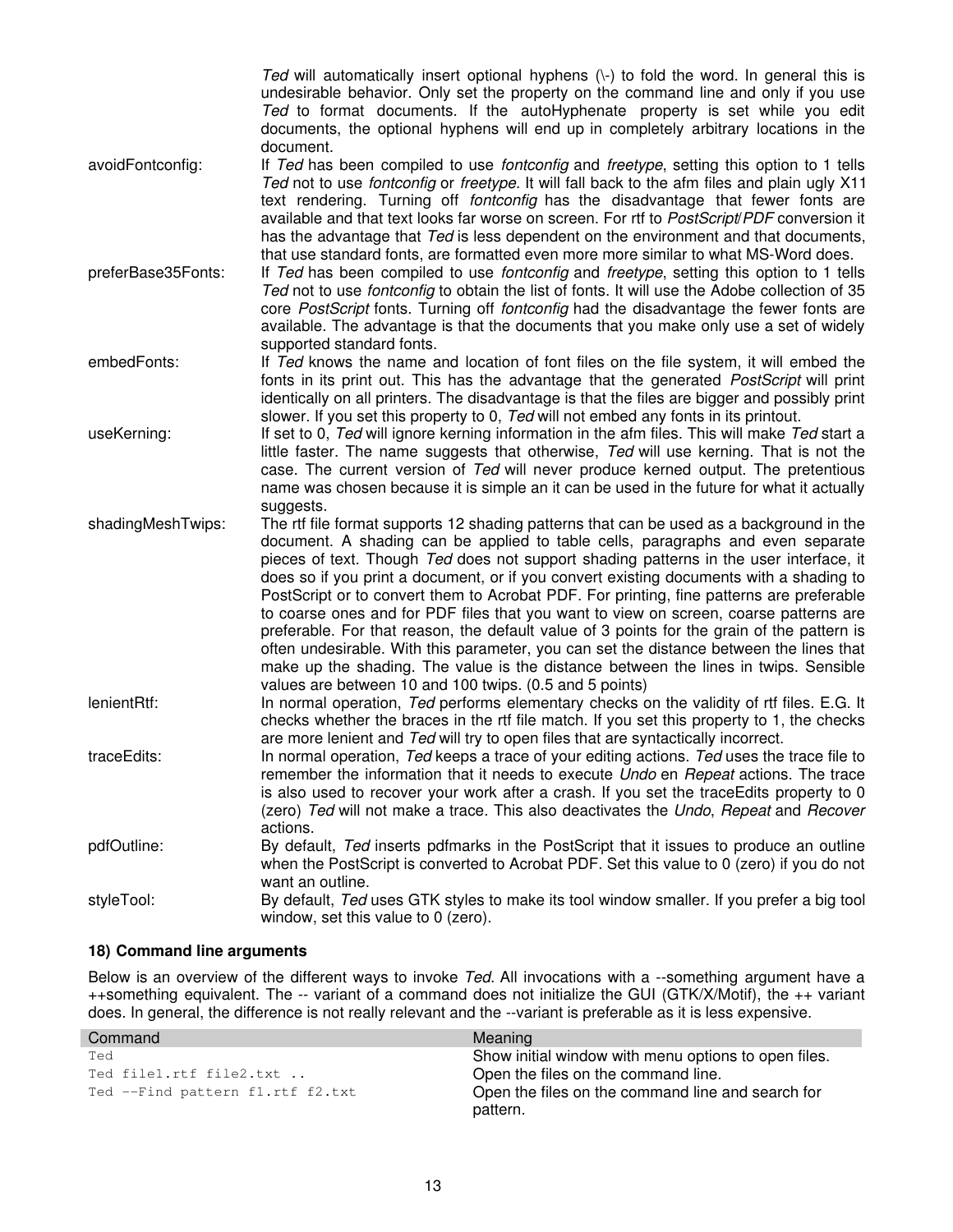| Command                                                                                        | Meaning                                                                                                                                                                                                                                                                                                                                                                                                                                                                                                                                         |
|------------------------------------------------------------------------------------------------|-------------------------------------------------------------------------------------------------------------------------------------------------------------------------------------------------------------------------------------------------------------------------------------------------------------------------------------------------------------------------------------------------------------------------------------------------------------------------------------------------------------------------------------------------|
| Ted --RegFind pattern fl.rtf f2.txt                                                            | Open the files on the command line and search for<br>pattern. Pattern is a regular expression. Ted uses the<br>pcre regular expression matching library by Philip<br>Hazel. For documentation see http://www.pcre.org.<br>(Please realize that the casual user does not need to                                                                                                                                                                                                                                                                 |
|                                                                                                |                                                                                                                                                                                                                                                                                                                                                                                                                                                                                                                                                 |
| Ted --TtfToAfm x.ttf y.afm                                                                     | use or understand regular expressions.)<br>Make an afm file that describes a true type font. This<br>can be practical when you manually configure fonts for<br>Ted.                                                                                                                                                                                                                                                                                                                                                                             |
| Ted --RtfToPs < $x.rtf > y.ps$                                                                 | Obsolete invocation: Use --printToFile.                                                                                                                                                                                                                                                                                                                                                                                                                                                                                                         |
| Ted --RtfToPsPaper A4 < x.rtf > y.ps<br>Ted --RtfToPsPaper 100x141mm < x.rtf > y.ps            | Obsolete invocation: Use --printToFilePaper.                                                                                                                                                                                                                                                                                                                                                                                                                                                                                                    |
| Ted --version                                                                                  | Show the version of Ted.                                                                                                                                                                                                                                                                                                                                                                                                                                                                                                                        |
| Ted --platform                                                                                 | Show the platform for which Ted was built.                                                                                                                                                                                                                                                                                                                                                                                                                                                                                                      |
| Ted --build                                                                                    | Show the host and the date where Ted was built.                                                                                                                                                                                                                                                                                                                                                                                                                                                                                                 |
| Ted --fullVersion                                                                              | Show version, platform and build.                                                                                                                                                                                                                                                                                                                                                                                                                                                                                                               |
| Ted --saveTo fl.rtf f2.txt                                                                     | Read a file and save it. (in a different supported format)                                                                                                                                                                                                                                                                                                                                                                                                                                                                                      |
| Ted --saveTo fl.rtf f2.pdf                                                                     | Supported formats are *.txt *.rtf, *ps, *.epub and *.html.                                                                                                                                                                                                                                                                                                                                                                                                                                                                                      |
| Ted --saveTo fl.rtf f2.ps<br>Ted --saveTo f1.rtf f2.epub                                       | As Ted writes relatively readable rtf, this can be used                                                                                                                                                                                                                                                                                                                                                                                                                                                                                         |
| Ted --saveTo fl.rtf f2.html                                                                    | as a kind of rtf pretty-printer. With the GhostScript<br>ps2pdf command on the PATH, *.pdf is also<br>supported. Note that ps and pdf files are saved with the<br>paper size of the document.                                                                                                                                                                                                                                                                                                                                                   |
| Ted --printToFile x.rtf y.ps                                                                   | Convert a document to PostScript. Format for the                                                                                                                                                                                                                                                                                                                                                                                                                                                                                                |
| Ted --printToFile -rtf- -ps- < x.rtf > y.ps                                                    | default paper format. Use -rtf- for the document name<br>to read the document from standard input. Use -ps- as<br>output name to emit PostScript to standard output.                                                                                                                                                                                                                                                                                                                                                                            |
|                                                                                                | This call is used by the $rtf2pdf.sh$ script. If you use<br>the script from an internet scripting tool like PHP, make<br>Sure that both Ted and gs are in the PATH. Note that<br>this produces ps files with Teds default paper size.                                                                                                                                                                                                                                                                                                           |
| Ted --printToFilePaper x.rtf y.ps A4<br>Ted --printToFilePaper -rtf- -ps- A4 < x.rtf<br>> y.ps | Convert a document to PostScript. Format for the<br>paper size given. Refer to --printToFile for IO<br>redirections. Note that this produces ps files with the<br>given paper size.                                                                                                                                                                                                                                                                                                                                                             |
| Ted --print x.rtf                                                                              | Print the document on the default printer. Format for<br>the default paper size.                                                                                                                                                                                                                                                                                                                                                                                                                                                                |
| Ted --printPaper x.rtf a4                                                                      | Print the document on the default printer. Format for                                                                                                                                                                                                                                                                                                                                                                                                                                                                                           |
| Ted --printPaper some.rtf 100x141mm                                                            | the paper size given.                                                                                                                                                                                                                                                                                                                                                                                                                                                                                                                           |
| Ted --printToPrinter x.rtf lp1                                                                 | Print the document on the printer given. Format for the<br>default paper size.                                                                                                                                                                                                                                                                                                                                                                                                                                                                  |
| Ted --printToPrinterPaper x.rtf lp1 letter                                                     | Print the document on the printer given. Format for the<br>paper size given.                                                                                                                                                                                                                                                                                                                                                                                                                                                                    |
| Ted --setProperty property value                                                               | Sets the property to a value. In a command line run the<br>effect is that of setting Ted. property: value in one of                                                                                                                                                                                                                                                                                                                                                                                                                             |
| Ted --FontsDocuments /tmp/fontsdocs                                                            | the configuration files. The command line arguments<br>have priority over the values that come Teds<br>configuration files. You can use as many<br>--setProperty arguments as you want to. Unknown<br>properties are silently ignored.<br>Create a directory and for every font that Ted knows<br>about, store a document with all the symbols in the<br>font. This is excellent testing material. It can also be<br>used to view the fonts. The checkfontsdocs. sh job<br>can be used to check whether the documents are<br>correctly handled. |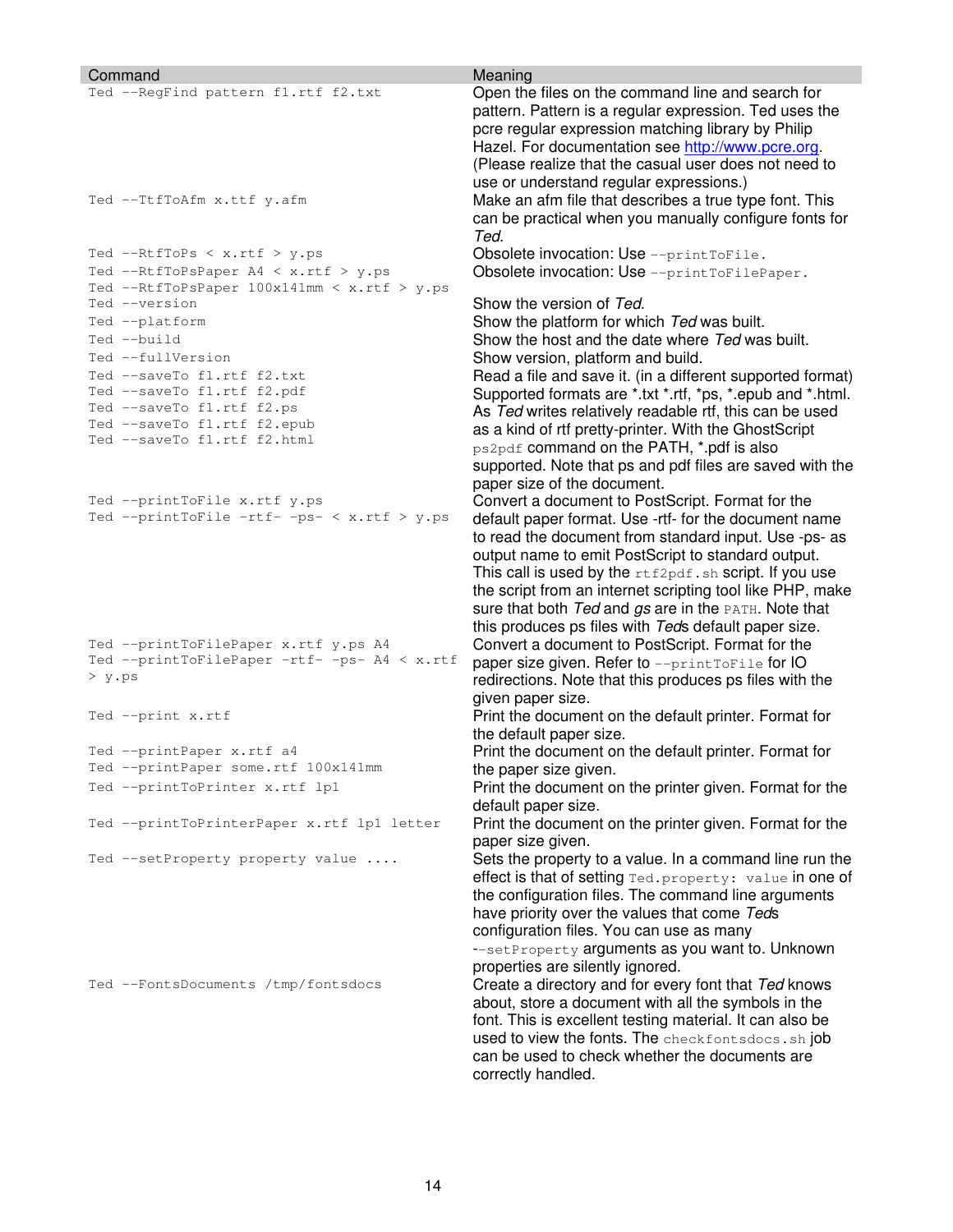<span id="page-14-0"></span>

| Command                                                                                                     | Meaning                                                                                                                                                                                                                                                                                                                                                                                                                                                                                                                         |
|-------------------------------------------------------------------------------------------------------------|---------------------------------------------------------------------------------------------------------------------------------------------------------------------------------------------------------------------------------------------------------------------------------------------------------------------------------------------------------------------------------------------------------------------------------------------------------------------------------------------------------------------------------|
| Ted --GSFontmapForFiles `pwd`/*.ttf<br>Ted --GSFontmapForFiles `pwd`/*.pfb                                  | Emit a fragment for a <i>GhostScript</i> Fontmap file. The<br>second and subsequent arguments are *.ttf, *.pfa or<br>*.pfb file names. It always always makes sense to use<br>absolute font file names: GhostScript needs to know<br>where to look for the fonts.                                                                                                                                                                                                                                                               |
| Ted ++AfmForFontFiles `pwd`/*.ttf<br>Ted ++AfmForFontFiles `pwd`/*.pfb<br>Ted --AfmForFontFiles `pwd`/*.ttf | Create an afm file for all *.pfa, *.pfb, *.ttf files on the<br>command line. Note that to run the command, you<br>need to have writing permission to the Ted afm<br>directory, or at least in the localfonts subdirectory.<br>Also note that you need to run the command with a<br>umask that gives the generated afm files the correct<br>permissions (022). The $++$ variant tries to leave<br>information in the AFM files on how to match X11 fonts<br>to the fonts. If you use fontconfig, that is not really<br>relevant. |

#### **19) How to use** *Ted* **in your language**

This section describes how you can translate the texts on the *Ted* windows and where you can install translations. *Ted* uses property files both for its configuration and for translated messages. If you want to install translated *Ted* messages for yourself or for all users of your computer all you have to to is to create a translated property file and to install it in the correct location. *Ted* comes with an example file that can serve as a starting point. In the section on configuring *Ted* I give some additional details. The comments in the example *Ted* configuration file are yet a little more elaborate.

Suppose you want to use *Ted* in the Erewhonian language. The first step is to obtain translated messages. Inspect the value of the LANG environment variable and check the *Ted* download site for an Erewhonian resource file. Let us assume that LANG=eg ER. If an rpm package is available, just install it and all files end up in the correct location. After a manual installation of one of the ted\_eg\_ER.tar.gz packages (Unpack in /), you will find a file @DATADIR@/Ted/ad/Ted eg ER.ad.tar on your computer. Users with the correct LANG=eg ER should now see *Ted* in Erewhonian. Evidently installing an Erewhonian resource file Ted-eg\_ER.properties file as @DATADIR@/eg\_ER/app-defaults/Ted would have done the same thing.

Now suppose *Ted* is not as popular in your country Zembla as it is in Erewhon. This means that you have to make a translation yourself. Check the value of the LANG environment variable. On correctly configured Zemblan Unix/Linux systems LANG=zz\_ZZ. The *Ted* distribution contains an example resource file @DATADIR@/Ted/Ted.properties.sample. It is a property file that contains all resource values that are compiled into *Ted* as defaults. Copy the file to some private directory. Call it Ted-zz\_ZZ.properties. Ted-zz\_ZZ.properties is the starting point of your translation of the *Ted* windows to Zemblan. Open the file in a plain text editor like vi or emacs. Change all values you want to change. As you intend to translate the file to Zemblan you only change the texts that *Ted* shows on its windows. You leave the other values alone. Probably it is even better to delete the lines that do not give user interface texts. The *Ted* program uses suitable default values for all values that are not given in the resource file. In addition to the window texts please enter following values to identify the translator:

#### Ted.localeTranslatedTo: zz\_ZZ

Ted.localeTranslatorName: Charles Kinbote

Ted.localeTranslatorEmail: V.Botkin@wordsmith.edu

As Zembla is a civilized country that uses the Metric System and ISO A4 size paper also override the American defaults that are compiled into *Ted*:

Ted.unit: cm

#### Ted.paper: a4

Please leave configuration settings alone. Remember that you are translating the window texts. You are not trying to impose your personal taste upon others. Just delete the lines with configuration settings from the file. As your translated texts have an influence on the size of the *Ted* windows, try to be concise. The Microsoft *Word at a Glance* booklets are translated to almost any language. They are not only a good reference to Word but also an excellent source of phrases and window texts.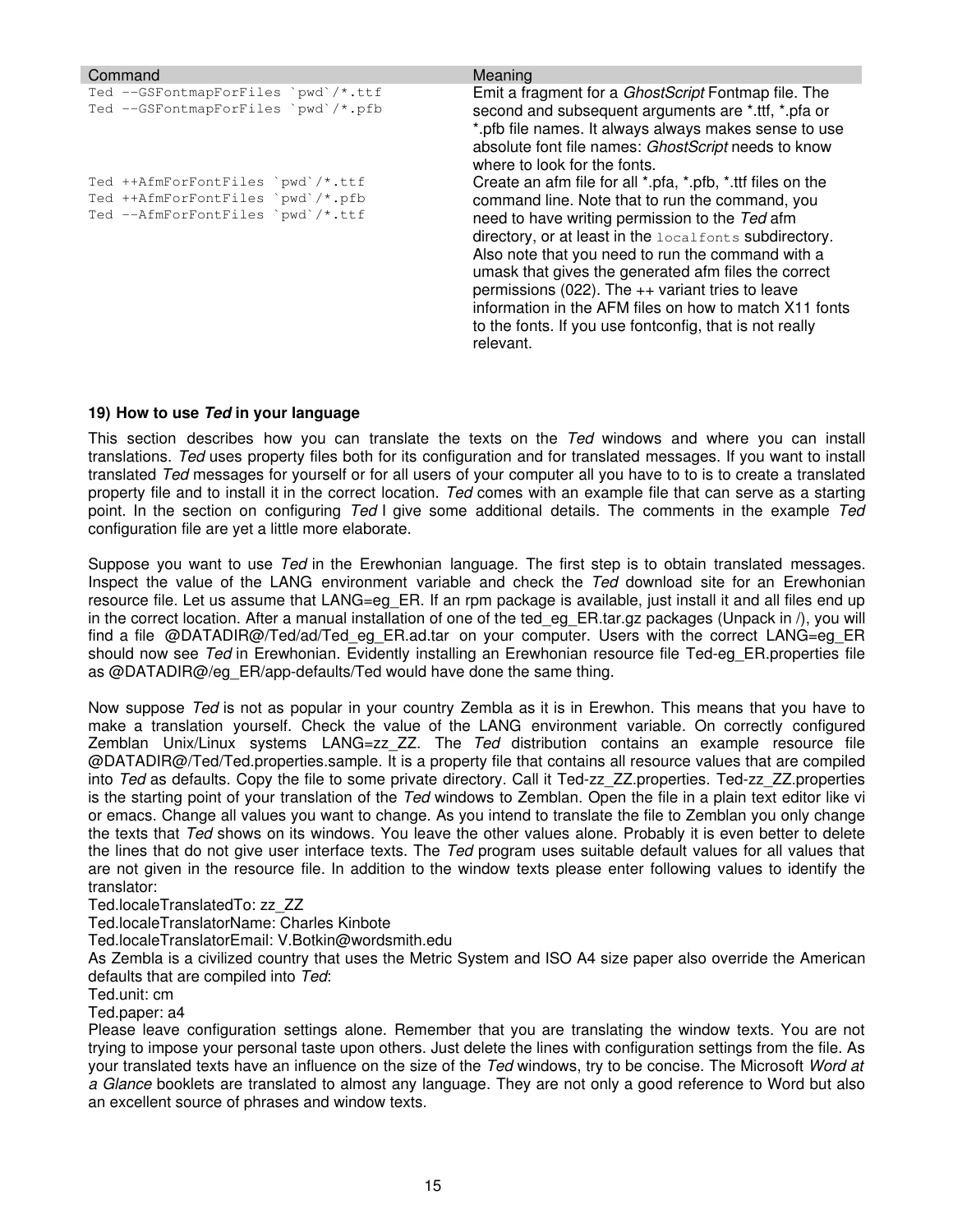<span id="page-15-0"></span>To test your file while you work on your translation place the translated file in your HOME directory as ~/.Ted.properties. The next time that you start *Ted* the windows will be in Zemblan independently of the LANG setting. Once you are ready you can install the translated Ted-zz\_ZZ.properties file as @DATADIR@/Ted/Ted-zz\_ZZ.properties. I would be delighted to get a copy of your Ted-zz\_ZZ.properties file for the *Ted* distribution.

Now that you have started to translate *Ted* related texts, you could as well translate the full manual: Copy @DATADIR@/Ted/TedDocument-en\_US.rtf to @DATADIR@/Ted/TedDocument-zz\_ZZ.rtf and translate the file. When you have finished the translation tell *Ted* to use the Zemblan translation for Zemblan users. Insert the value

Ted.documentFileName: @DATADIR@/Ted/TedDocument-zz\_ZZ.rtf

in the Ted-zz\_ZZ.properties file and deploy it again. You can imagine that the translated manual is as welcome in the *Ted* distribution as the translated window texts.

#### **20) Fonts and font configuration**

To use the the standard Microsoft core fonts, install the ttf-mscorefonts-installer package. It helps a lot if you have to render documents made with MS-Word.

If *fontconfig* and the *Xft* font renderer are available on your machine, *Ted* uses these libraries to find the list of available fonts and to draw texts on screen. With these libraries *Ted* will use *fontconfig* to resolve the names of the fonts in your documents and to find the font files to include in the *PostScript* that goes to the printer or that is saved via the --printToFile calls. With *fontconfi*g and *Xft* available, the rest of this section is hardly relevant as the libraries do the hard work and configuration is that of the libraries. On simple old Unix boxes life is harder: You need to do a lot to get fonts working with more than one program. So if you do not use a modern Linux desktop machine, the rest of this section will tell you how to configure more fonts if you really have to.

By default *Ted* is configured to use the standard Base35 set of *PostScript* fonts: AvantGarde, Bookman, Courier, Helvetica, NewCenturySchlbk, Palatino, Symbol, Times, ZapfChancery and ZapfDingbats fonts in the Latin1 character set. To render documents with other fonts on screen *Ted* uses rather crude heuristics to substitute one of the available screen fonts for the document fonts. On one hand this approach avoids font configuration issues. On the other hand it limits the the rendering and editing possibilities of *Ted*. As the standard afm files that come with *Ted* only support a limited number of font encodings, you will have to use afm files that describe the additional characters in other encodings. The somewhat more experienced user can extend the collection of fonts that are available in *Ted*. This section of the manual explains how to configure your environment to use more fonts than those in the basic set from *Ted*. Unfortunately the availability of fonts does not depend on the *Ted* configuration only. To edit a document on screen, an acceptable mapping from the fonts in the document to those that are used on screen must be possible. To print the document, or to convert it to Acrobat PDF format, the fonts must be available for the printing system or the PostScript to PDF conversion software. On Linux the GhostScript software is used for both. In this document I will not discuss the various issues with the configuration of GhostScript and the X11 Window system in detail. If the simple procedure does not work, refer to the various font related HOWTO documents and to the GhostScript documentation. The strong suggestion of this section is to use the *GhostScript* fonts with *Ted* whenever you believe that the basic font configuration is insufficient.

#### *Sources for Font Names*

Every rtf Document contains a font list: A list of the names of the fonts that are used in the document. To display or to print a document a text processor program like *Ted* or MS-Word uses the fonts in the document font list if they are available. If the fonts are not available, fonts that can be found on the computer are substituted for the fonts in the document. *Ted* uses heuristics to substitute fonts. Your printer, fontconfig and *GhostScript* use heuristics as well. The heuristics may very well differ and the result will be ugly.

Another source for font names is the collection of fonts that are available to *Ted*. On Linux the list comes from fontconfig. On an old fashioned Unix system, it is not the collection of fonts but a collection of font descriptions. The fonts are described by Adobe Font Metric files. (afm files) The configurable parameter Ted.afmDirectory points to the directory where *Ted* reads its afm files. *Ted* opens all afm files in the directory.*Ted* shows the names of the fonts in the document font list and the font names it found in the afm files in the font tool. As explained above, *Ted* uses crude heuristics to match fonts from the afm files to the ones in the document font list. With an acceptable set of afm files this usually succeeds. This means that the document can be formatted and converted to a *PostScript* file. Unfortunately this does not mean that that the document can be displayed on screen, or that it can be printed on any printer. Additionally, the crudeness of the font matching heuristics could be less than satisfactory to you.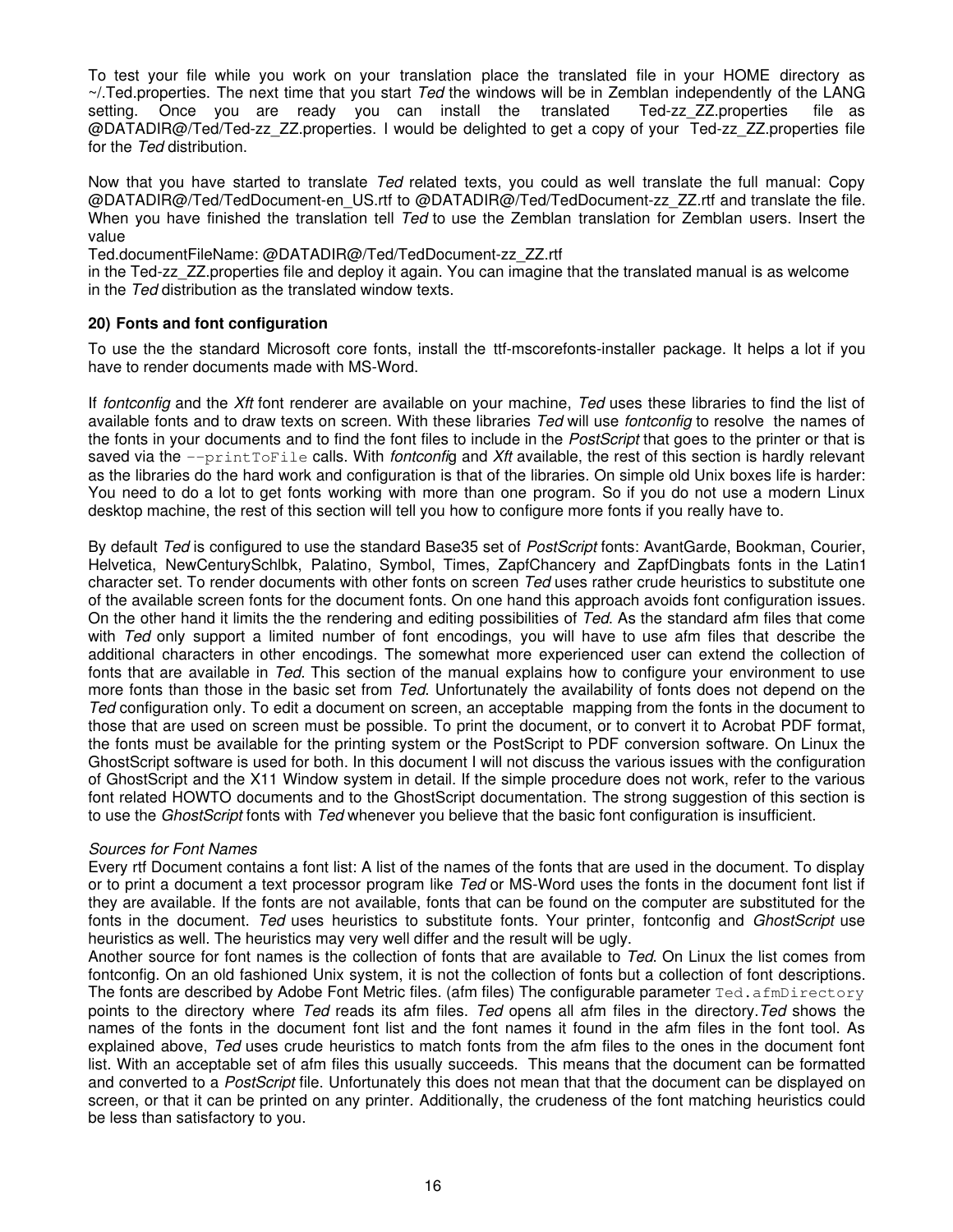#### *Adding more Font Metric Files Manually*

If you add more afm files to *Ted*s afm file directory you tell *Ted* that those fonts are available and you provide sufficient information to *Ted* to format documents on the basis of the descriptions that you have provided. Every afm file is accepted as the absolute truth: The font is mentioned so it exists. For acceptable results when the document is printed, the font or a substitute must eventually be available. *Ted* uses the Full name and the FamilyName of the *PostScript* font to match it to the document font. It uses the FontName to print. As you are the source of the information, you can easily tweak it a little to influence *Ted*s behavior. With extra afm files you can provide information on extra fonts. If you tweak them, you can use them to influence the way in which *Ted* matches *PostScript* fonts to document fonts. As long as your printing system (printer or *GhostScript*) accepts the FontName values from the afm files you can format them and print them using the correct fonts. *Ted* matches the font names in the font table of the document with the FamilyName in the AFM file. Ideally, for every value of FamilyName, there are four afm files: one for the plain font that has the same name as the family, a bold one, an italic one and a bold-italic one. To display additional fonts on screen more is needed. Finally, if the information in an afm file does not match the font, your print out can be ugly. The afm file is a description of an available font. If the font is not available, or it is different, the results will be ugly. Do not give *Ted* afm files for fonts that your printer or *GhostScript* does not support. Please note that the procedure described in this paragraph is a mechanism to provide *PostScript* fonts for the fonts listed in rtf documents. It only applies if you have disabled fontconfig support.

#### *Matching X11 fonts to PostScript Fonts*

Again: *Ted* uses crude heuristics to match fonts. For the base set of afm files that come with *Ted*, the heuristics usually work. If you add afm files to your installation the heuristics that are based on the FullName and FamilyName values are likely to fail. You will need to tell *Ted* what screen fonts to use for the *PostScript* fonts that it knows about from the afm files. You can provide this information in the afm files. *Ted* recognizes special comments in afm files that tell about screen fonts. The comment lines look like this: Comment X11Font -urw-urw chancery l-medium-i-normal-medium-0-0-0-0-p-0-iso8859-1. The first word is the afm Comment word. The second word tells *Ted* that this is a screen font. The rest of the line is the name of an X11 scalable font. The format for the X11 font name exactly follows that of the second column of the fonts.dir or fonts.scalable files that the X11 server uses. The zero sizes indicate scalable fonts.

# *Font Embedding*

The fact that you have the fonts on the hard disk of your computer does not necessarily mean that you can use the fonts on your printer. If you print with *GhostScript*, you probably do not need to do anything to make printing of non-standard fonts possible: You have installed them for *GhostScript* and *GhostScript* takes care of the printing. If you use a real *PostScript* printer, it may very well be possible that the fonts that you just have installed are not known to the printer. So you have to make them known to the printer. Evidently you could have uploaded them to the printer, (See below) but *Ted* can also embed the fonts in the printout of your document. *Ted* will embed fonts in the printout if it is configured to do so. All pfa, pfb (Type 1) and ttf (TrueType) true type fonts that can be included will be included. Type 1 fonts in pfa format are directly included. Type 1 fonts in pfb format are converted to pfa format. *TrueType* fonts are converted to PostScript Type 42 format. Most modern *PostScript* engines, including *GhostScript*, support Type 42 fonts. *Ted* recognizes special comments in afm files that tell where the font file can be found. The comment lines look like this: Comment FontFileName /home/mark/.fonts/marvosym.ttf. The first word is the afm Comment word. The second word tells *Ted* that this is the name of the font file. The rest of the line is the name of the file that contains the font. Use the embedFonts property to disable font embedding. Additinally, on traditional UNIX systems *Ted* uses the *GhostScript* Fontmap and the fontDirectory properties. *Ted* uses the *GhostScript* Fontmap to find the name of a font file in the font directory. Every pfa, pfb or ttf file that can be found in that way will be included in the *PostScript* that *Ted* emits.

# *Building an Afm Directory for local Fonts*

*Ted* finds the afm files for the standard 35 fonts that are in most printers in its AFM directory. Usually that is in @DATADIR@/Ted/afm. Fonts that are special for a particular installation are picked up from the @DATADIR@/Ted/afm/localfonts subdirectory of the afm directory. Afm files in the localfonts directory often have special comments that help *Ted* with finding screen fonts and to embed the font in its printout. For fonts that are supported by *GhostScript* you can use *Ted* to populate the localfonts directory with afm files. Use the command Ted ++AfmForFontFiles <files> to create an afm file for all \*.pfa, \*.pfb, \*.ttf files on the command line. Note that to run the command, you need to have writing permission to the afm directory. Also note that you need to run the command with a umask that gives the generated afm files the correct permissions (022).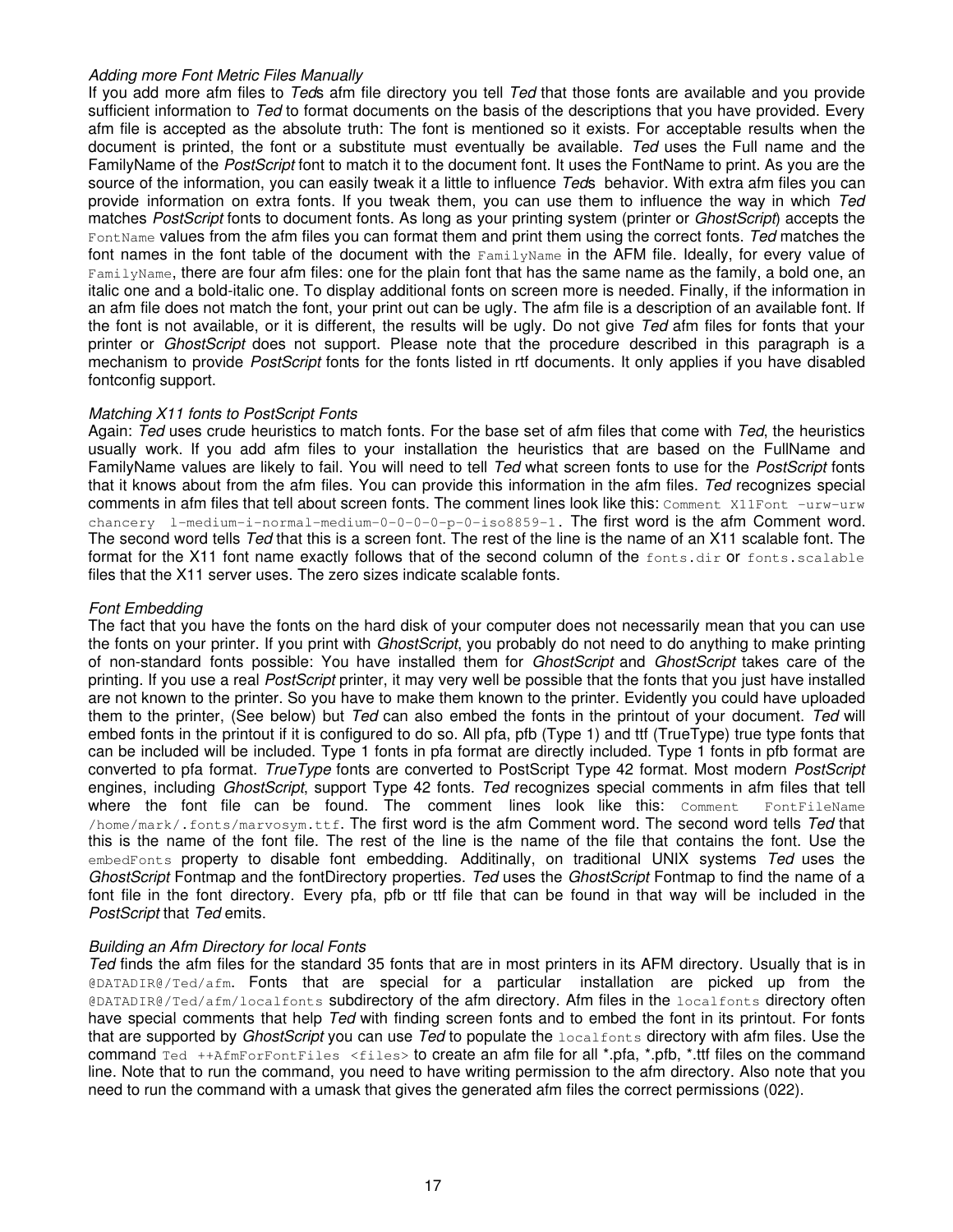# <span id="page-17-0"></span>*Diagnosing Font Problems*

To render RTF documents in a Unix/Linux environment *Ted* has to reconcile several different ideas about fonts fonts: (1) The font names in the RTF file. (2) The *PostScript* font descriptions that it has available in the AFM files on the machine (3) The actual font files on the machine and (4) The X11 or Xft fonts to draw on screen. None of the font resources are completely under *Ted*s control. The ++AfmForFontFiles command helps to at least reconcile (2) and (3). If the X11 fonts are correctly configured they also help to reconcile (3) and (4). The use of fontconfig, freetype and Xft will hopefully reconcile (1) with the rest. Unfortunately that may be restricted to Linux desktop machines. Besides that I notice that *Ted*s matching heuristics are often better than the matches by fontconfig. So fonts remain a source of trouble and confusion. *Ted* has some options to help you diagnose.

- 1 The possibility to generate documents on all fonts: Ted --FontsDocuments <directory> will produce a document for every font in the given directory. It will show you what fonts are available and what characters exist in the font. The generated documents can be used to test the document on screen or to inspect the result of conversions to *PostScript* or to PDF.
- 2 The Font page of the format tool: Immediately below the font drawing are two lines. If a font file is known the first one shows the name of the font file. The second line shows the name of the screen font. With X11 fonts that is the X11 LFD name. With Xft it is the font name that is matched by fontconfig and that passed to Xft.

# *Recipe for Installing Fonts*

Suppose that you want to install a set of new fonts to be used with *GhostScript* and with Ted. Let us take the Lucida fonts that come with the Sun Java JRE as an example. Most probably it is not legal to install the fonts in another context than the Sun Java JRE but this is only an example.

- 1 Assume that you are on a Linux Desktop machine and that you have a *Ted* version with fontconfig and Xft support. Copy the eight ttf files to  $$HOME/.fonts$ . Update the fontconfig configuration by invoking  $fc$ -cache  $-f$  -v. In this case the location  $$HOME/$ . fonts is dictated by fontconfig.
- 2 Start *Ted* and make a new document. Notice that the Lucida fonts are visible on the Font page of the Format Tool.
- 3 Run Ted --FontsDocuments /tmp/fontsdocuments. Notice the Lucida\*.rtf files in /tmp/fontsdocuments. Convert a few of them to *PostScript* and notice that the ttf file is included and that the *PostScript* actually prints Lucida on your printer.

That was all on Linux Desktop machine. Now we will do the same on a simple Unix box or with a Ted version without fontconfig or Xft.

- 1 Manually copy the files to \$HOME/. fonts or any other directory. We now have to add the fonts to the *GhostScript* Fontmap file. Run Ted --GSFontmapForFiles \$HOME/.fonts/Lucida\*.ttf > /tmp/Fontmap. It is important to refer to the font files by their absolute name. Add the contents of /tmp/Fontmap to the GhostScript Fontmap. Now the fonts are known to *GhostScript*. The call is restricted to \*.pfa, \*.pfb and \*.ttf font files.
- 2 Check that GhostScript really picks up the font. Issue the command  $q_s = sDEVICE = x11$ /usr/share/ghostscript/8.64/lib/prfont.ps. Type /LucidaSans DoFont at the prompt. Check the cryptic messages to see that the correct font is loaded.
- 3 We will not make the fonts available to X11 so they cannot be used on screen by *Ted*. Refer to the standard X11 system administration HOWTO documents to do so.
- 4 Now that GhostScript knows the fonts run Ted ++AfmForFontFiles \$HOME/.fonts/Lucida\*.ttf. This will build AFM files for Ted. Configure the fonts in X11 before you build the AFM files: *Ted* attempts to keep trach of the match between X11 fonts and PostScript fonts while building the AFM files. The information is stored in comments inside the AFM files.
- 5 Run Ted --setProperty avoidFontconfig --FontsDocuments /tmp/fontsdocuments. Notice the Lucida\*.rtf files in /tmp/fontsdocuments. Convert a few of them to *PostScript* and notice that the ttf file is included and that the *PostScript* actually prints Lucida on your printer. The instruction to avoid fontconfig is only needed if fontconfig is available.

# **21) Issues with fonts and font configuration**

As I explained above, matching fonts either depends on the collection of afm files that describes the fonts to *Ted*, or on the fontconfig library. Sometimes the matches by fontconfig are undesired. For that reason *Ted* has the avoidFontconfig property. Setting it to 1 makes Ted fall back to the afm files even if fontconfig is available. Let me give a few examples of undesirable fontconfig behavior.

- · The SuSE fontconfig configuration matches the Helvetica font family to *SuSE Sans* rather than to the very similar *Nimbus Sans* font family. *SuSE Sans* is very wide and has huge ascenders and descenders.
- The DeJaVu condensed fonts do not store the fact that the fonts are condensed inside the font file. So font matchers cannot know that the fonts are condensed indeed.
- The standard fontconfig configuration does not map all standard base 35 PostScript fonts to the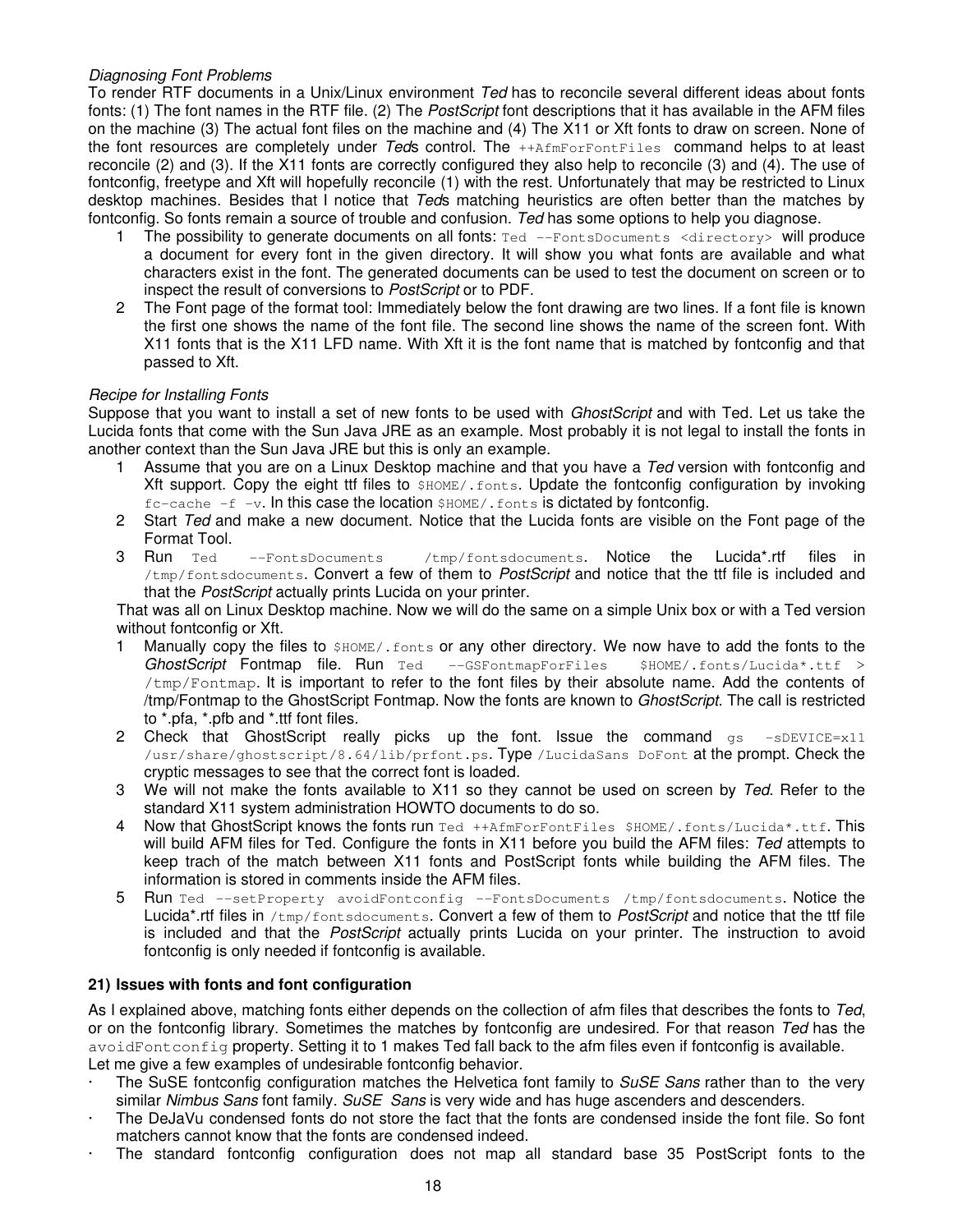#### corresponding URW++ fonts.

<span id="page-18-0"></span>The Adobe base 35 font set is a set of 35 *PostScript* fonts that comes wilt almost any *PostScript* implementation, including *GhostScript*. Unfortunately, some Linux distributions prefer configurations where some of the fonts are mapped to dissimilar TTF fonts because the TTF fonts look nicer on screen. Depending on what you want to achieve, that may be very nice or very unfortunate. The *Ted* distribution contains a test document @DATADIR@/Ted/varia/base35.rtf that uses all base 35 fonts and that has images of the real base 35 fonts. In this way you can decide whether you are happy with the fontconfig configuration or not. @DATADIR@/Ted/varia/base35.fonts.conf is an example that shows how to use the URW++ fonts as originally intended: As a replacement for the Adobe base 35 fonts for *GhostScript*.

#### **22) Annoyances on traditional Unix systems**

The local input method that is compiled into the X11 libraries supports a compose key. Sometimes it is not configured; sometimes you have to try many keys before you find it. In older versions of Xfree386, the compose (Multi key) is the one labeled ScrollLock on American keyboards. In newer versions, it is not always configured. By inserting a line like  $x$ modmap -e 'keycode 78 = Multi key' in your private .xinitrc file, you can configure a compose key.

Sometimes, no BackSpace key is configured in X11. All keys that backspace are configured as Delete keys. If pushing the backspace key deletes the character after the I-Bar, configure a BackSpace key. In Xfree386 this can be done with the command  $x \mod m$  -e 'keycode 22 = BackSpace'

The vertical scrollbar of a document window can be controlled with the mouse wheel as it can be configured in XFree86. Include the line ZAxisMapping 4 5 in the *pointer* section of a version 3.x XF86Config file, or the line Option "ZAxisMapping" "4 5" in the *InputDevice* section of a 4.x XF86Config file. Both have been tested with IMPS/2 protocol mice.

#### **23) Compiling** *Ted* **from source**

To compile and link *Ted*, get the source code from the download site <http://ftp.nluug.nl/pub/editors/ted>. Unpack the archive and follow the instructions below. If you use other Unix versions than Linux, realize that the construction of a distribution package uses the gzip compression utility and the chown root:root syntax.

I want to express my gratitude to the authors of all the free software libraries I have used for *Ted*. Without them, a project like *Ted* would have been impossible.

To compile Ted on a debian based Linux based system you need the following development packages: build-essential, zlib1g-dev, libpcre3-dev, libx11-dev, libxpm-dev, libtiff4-dev, libjpeg62-dev, libpng12-dev, libgtk2.0-dev, libpaper-dev. Use apt-get intall to install them. The deb makefile target does this for you. On rpm based systems the packages are called  $qcc$ , zlib-devel, pcre-devel, libX11-devel, libXpm-devel, libtiff-devel, libjpeg-devel, libpng-devel, gtk2-devel, libpaper-devel. Use yum install to install them. *Ted* was compiled on the Solaris 11 live VM with the developer-gnu packages installed. Use pkg install developer-gnu to install them.

Unpacking the source archive results in a Ted-2.23 directory. To compile the executable simply issue the command make in the Ted-2.23 directory. There is no need to call configure as this is done by make. You can change some compilation options by editing the top level makefile. Refer to the comments in the top of the file. When make is successful, there is a *Ted* executable in the *Ted* directory. To make an installation package, call make package. On traditional Unix systems that do not not use gnu tar, this must be done **as root**. The installation package tedPackage/ted <platform>.tar.gz is now ready. To install it on your machine, call make install. Installation must be done **as root**. (Or by a system user with sufficient permission to install software in /usr.) Those that cannot perform the last steps as root can call make private to get a private installation. The make private call will suggest the necessary modifications to your  $\alpha/$ . Ted. properties file to run from a private installation. The ultimate possibility is to copy the *Ted* executable to a suitable location and to unpack the relevant files from the tedPackage/TedBindist.tar archive. Refer to the sections on installation and configuration for details.

Note the deb and sysypkg targets for packaged distributions in the root Makefile. To build the rpm package use rpmbuild  $-ta ted-2.23.tar.gz$  --rmsource Or rpmbuild --rebuild  $ted-2.23-1.src.rpm$  if you like the Red Hat way. The rpmbuild program is part of the rpm-build package. Use yum install rpm-build to install it.